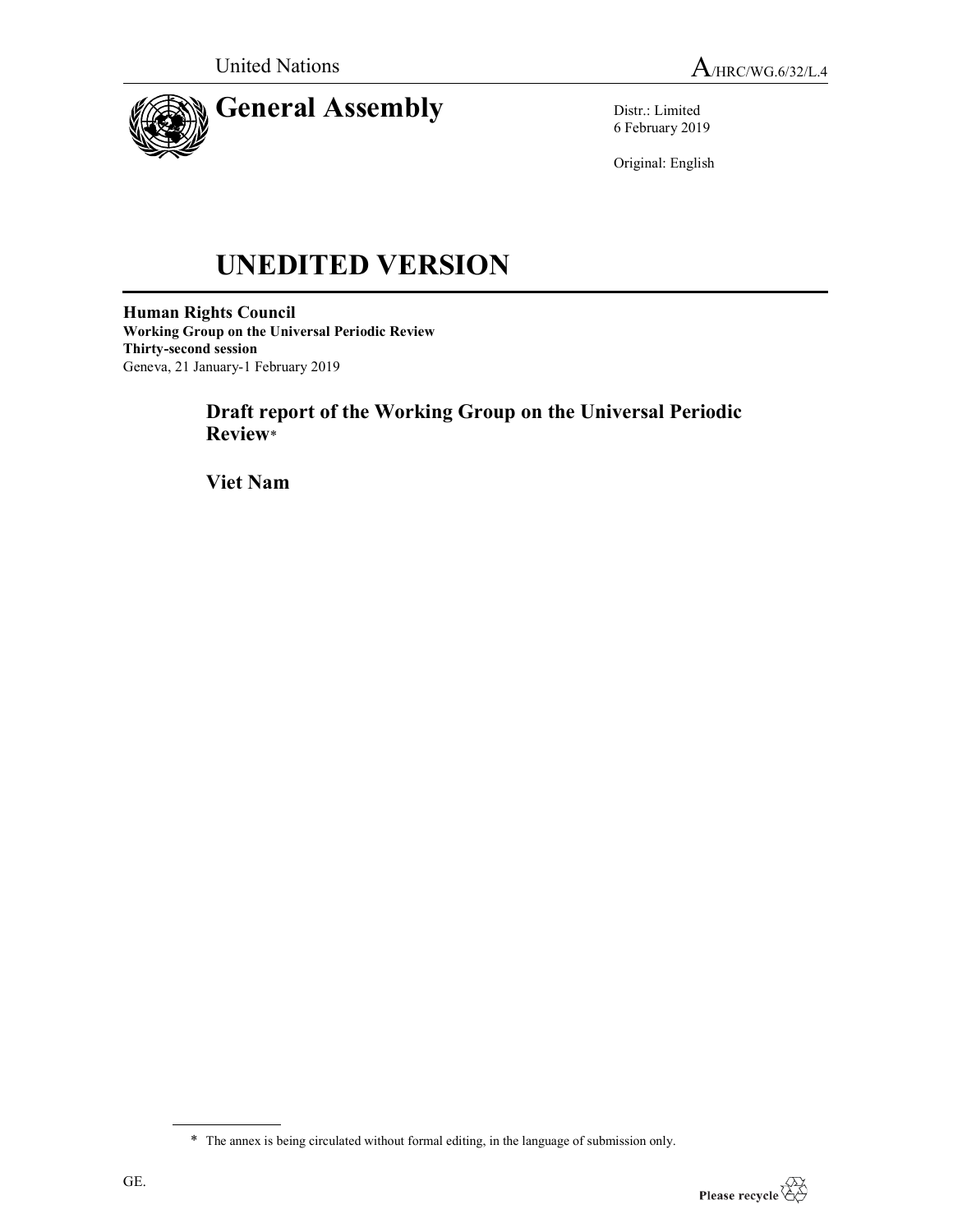## Introduction

1. The Working Group on the Universal Periodic Review, established in accordance with Human Rights Council resolution 5/1, held its thirty-second session from 21 January to 1 February 2019. The review of Viet Nam was held at the 4th meeting, on 22 January 2019. The Delegation of Viet Nam was headed by H.E. Mr. LE Hoai Trung, Deputy Minister of Foreign Affairs. At its 13th meeting, held on 25 January 2019, the Working Group adopted the report on Viet Nam.

2. On 15 January 2019, the Human Rights Council selected the following group of rapporteurs (troika) to facilitate the review of Viet Nam: Egypt, Italy and Japan.

3. In accordance with paragraph 15 of the annex to Human Rights Council resolution 5/1 and paragraph 5 of the annex to Council resolution 16/21, the following documents were issued for the review of Viet Nam:

 (a) A national report submitted/written presentation made in accordance with paragraph 15 (a) (A/HRC/WG.6/32/VNM/1);

 (b) A compilation prepared by the Office of the United Nations High Commissioner for Human Rights (OHCHR) in accordance with paragraph 15 (b) (A/HRC/WG.6/32/VNM/2);

 (c) A summary prepared by OHCHR in accordance with paragraph 15 (c) (A/HRC/WG.6/32/VNM/3).

4. A list of questions prepared in advance by Angola, Australia, Belarus, Belgium, Bolivia (Plurinational State of), China, Cuba, Egypt, Germany, Lao People's Democratic Republic, Liechtenstein, Myanmar, Netherlands, Pakistan, Portugal on behalf of Group of Friends on national implementation, reporting and follow-up, Slovenia, South Africa, Spain, Sweden, United Kingdom of Great Britain and Northern Ireland, United States of America, Venezuela (Bolivarian Republic of) was transmitted to Viet Nam through the troika. These questions are available on the website of the universal periodic review.

# I. Summary of the proceedings of the review process

#### A. Presentation by the State under review

5. The Head of the Delegation of Viet Nam stated that Viet Nam attached great importance to the UPR. The national report was developed comprehensively and transparently, with inputs from all relevant stakeholders.

6. Viet Nam's consistent policy on the protection and promotion of human rights was deeply rooted in the history of the Vietnamese people who braved hardships to gain their right to live in peace, independence, freedom, and happiness. Viet Nam's 1945 Declaration of Independence solemnly asserted the right to independence of the Vietnamese nation and all other fundamental rights for its people.

7. Viet Nam's human rights accomplishments, including the implementation of the supported UPR  $2<sup>nd</sup>$  cycle recommendations, carried over the country's great efforts and were part of the comprehensive reform and international integration process, wherein the people is both the driver and objective of the entire course of development.

8. Between 2014 and 2018, Viet Nam had amended or issued 96 legal documents related to human rights, including the Laws on Religions and Beliefs, on Access to Information, on Referendum, on Children. The development of legal documents always involved inputs from all stakeholders and judicious discussion at the National Assembly.

9. As a country with numerous religions and beliefs, Viet Nam respected and created enabling conditions for freedom of religion and belief, while prohibiting all forms of religionbased discrimination, including through the introduction of the 2016 Law on Religions and Beliefs. Many major international religious events had been held in Viet Nam such as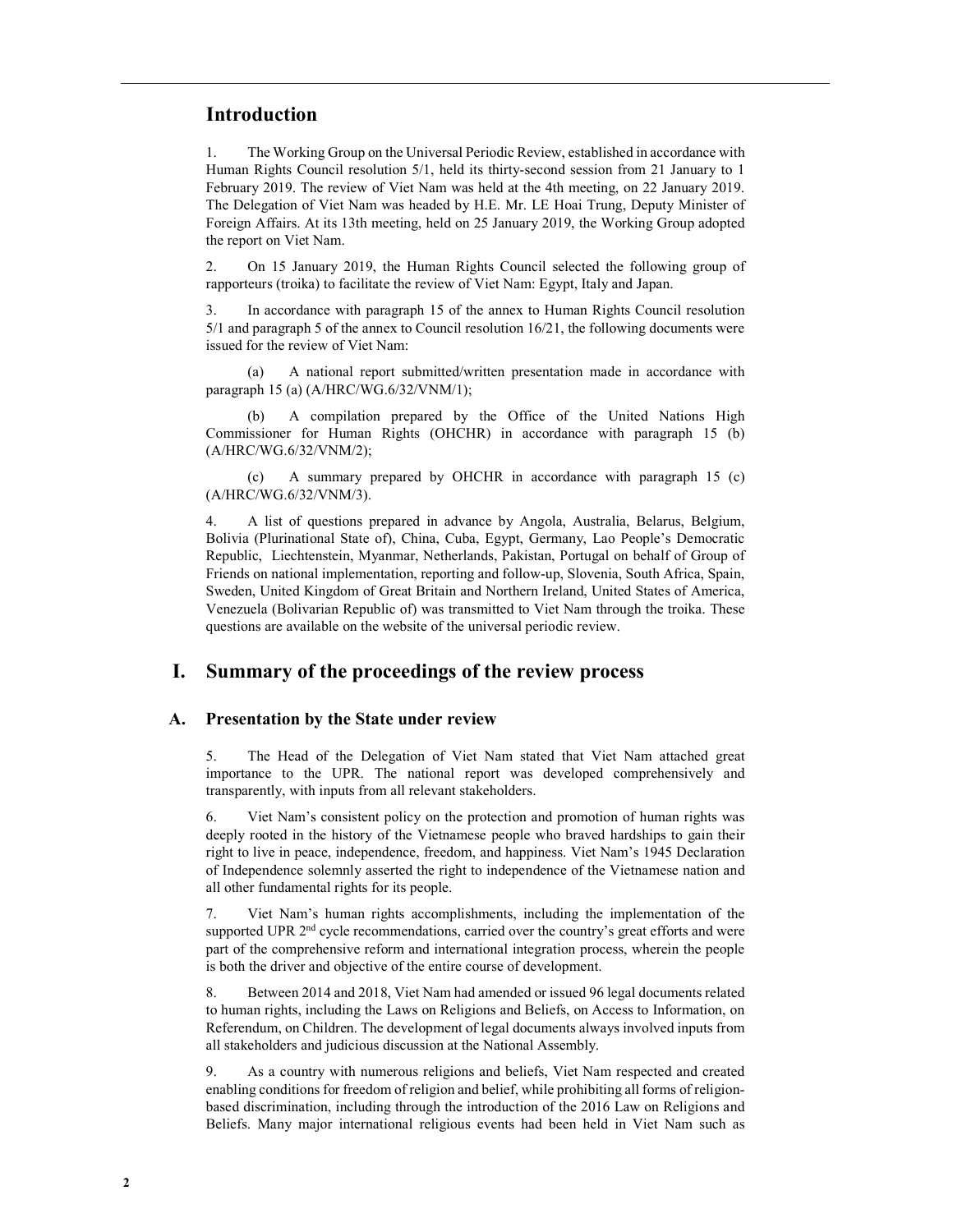VESAK 2014 (and the scheduled VESAK 2019), or the quincentenary of the Protestant Reformation in 2017.

10. Freedom of the press, freedom of expression and the right to access information were ensured, as evidenced by the strong growth of the press, internet, and social media, with more than 900 press agencies, 18,000 journalists, and 60 publishing houses; the number of publications has grown 5-10% annually. Viet Nam was one of the countries with the fastest internet growth in the world with 50 million Internet users (54% of the population) and 58 million active Facebook accounts.

11. The Delegation indicated that by the end of 2017, Viet Nam had more than 68,000 groups, associations, and organizations representing all walks of life along with NGOs. They had contributed to national development and participated responsibly in law and policymaking activities. Consultations on a draft law on association were being held with all stakeholders before its submission to the National Assembly for consideration.

12. Significant resources had been allocated for ensuring economic, social and cultural rights, prioritizing sustainable development and social equality, with special attention to women, children, the poor, the elderly, persons with disability and ethnic minorities. An economic growth rate above 6% had been maintained, creating millions of new jobs every year. Poverty reduction policies had been vigorously implemented, helping reduce the proportion of poor households to 7.7% according to the multidimensional poverty index. Millions of under-privileged persons had benefited from health insurance at no cost and entitled to monthly social welfare payment. Nationwide universal education for kindergarten and primary education had been completed. Poor households in the rural area, low-income ones in urban areas and students had been given housing assistance.

13. Equality among 54 ethnicities was ensured with concrete policies and prioritized resources for development of ethnic minorities, narrowing the development gaps and preserving their languages. Ethnic minorities actively participated in political activities, holding key positions in the national political system. Persons of ethnic minority origin have access to a wide variety of radio and television broadcasting programs in their languages.

14. Viet Nam promoted gender equality and ensured women's rights. Women accounted for 27% of National Assembly deputies. Women's workforce participation was 73%. Women were in leadership positions in 30% of businesses, including leading corporations. Measures had been taken to strengthen the prevention of and fight against all forms of violence against women, as well as victim assistance.

15. Viet Nam mustered resources for children protection, care, and education, and encouraged their participation in issues relevant to themselves. The 2016 Law on Children and the 2016-2020 Program to promote children's right to participate in child-related issues were introduced and implemented. Since 2017, the National Committee on Children and the national call center for children had been in operation to receive reports, provide consultation for, and handle cases of child sexual abuse or violence against children.

16. The Delegation added that Viet Nam had participated actively in UN human rights mechanisms and conducted efficient and balanced cooperation and dialogue with the OHCHR and the Special Procedures of the Human Rights Council. Since the last Review, Viet Nam had welcomed a number of Special Procedures, ratified the CAT and CRPD, and submitted the national reports on the implementation of ICESCR, CEDAW, ICCPR, and CAT. Those on the implementation of CRC and CRPD will be submitted in the near future.

17. All in all, 175 out of 182 (96.2%) recommendations supported at the previous cycle had been implemented. Difficulties and challenges remained, including the need to improve the legal framework. Human rights education required more effective implementation and resources needed to be sustainably secured. Globalization, climate change, and other global issues threatened widening inequalities and eroding achievements. Extremism and prejudice which directly and seriously affected the enjoyment of the fundamental rights and freedom of the people also needed to be addressed with measures in line with Vietnamese regulations and international human rights standards.

18. Viet Nam's top priorities are to continue building the rule-of-law State through legal reform, accelerating the building of the enabling Government in service of the people,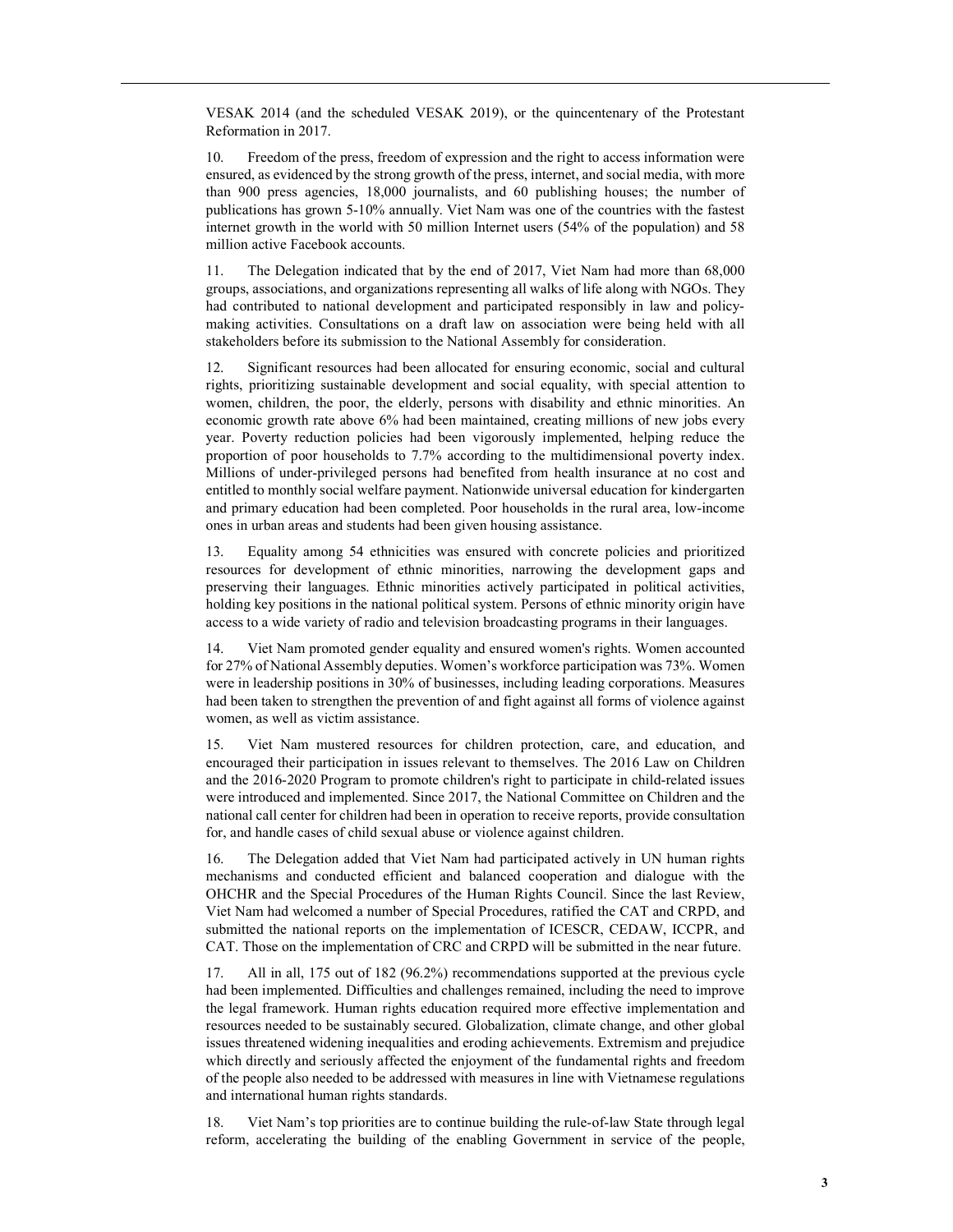implementing administrative reform programs, addressing corruption, enhancing democracy and advancing national institutions for the protection and promotion of human rights.

- 19. Finally, Viet Nam made the following voluntary commitments:
	- Continue to foster dialogue and cooperation with all countries and UN mechanisms on human rights;
	- Continue to seriously fulfill its international human rights obligations and prepare for joining other international human rights conventions;
	- Continue to review relevant laws to ensure freedom of the press and publication and the right to information access for the people;
	- Continue to consider the accession to more ILO fundamental conventions, including Convention 98.

#### B. Interactive dialogue and responses by the State under review

20. During the interactive dialogue, 121 delegations made statements. Recommendations made during the dialogue are to be found in section II of the present report.

21. China, Iraq, Ireland, Japan, Italy, Jordan, Kazakhstan, Kenya, Kuwait, Kyrgyzstan, Lao People's Democratic Republic, Latvia, Lebanon, Libya, Luxembourg, Madagascar, Malaysia, Maldives, Mali, Malta, Mauritius, Mexico, Mongolia, Montenegro, Mozambique, Myanmar, Nepal, Netherlands, New Zealand, Nicaragua, Nigeria, Norway, Oman, Pakistan, Peru, Philippines, Poland, Portugal, Qatar, Republic of Korea, Romania, Saudi Arabia, Senegal, Serbia, Seychelles, Singapore, Slovakia, Slovenia, South Africa, Spain, Sri Lanka, State of Palestine, Sudan, Sweden, Switzerland, Syrian Arab Republic, Thailand, Togo, Tunisia, Turkey, Turkmenistan, Ukraine, Morocco, United Kingdom of Great Britain and Northern Ireland, United States of America, Uruguay, Uzbekistan, Venezuela (Bolivarian Republic of), Yemen, Zambia, Zimbabwe, Albania, Algeria, Angola, Armenia, Australia, Austria, Azerbaijan, Bahrain, Bangladesh, Belarus, Belgium, Benin, Bhutan, Bolivia (Plurinational State of), Brunei Darussalam, Brazil, Cambodia, Canada, Central African Republic, Chad, Chile, Iran (Islamic Republic of), Croatia, Cuba, Cyprus, Czech Republic, Democratic People's Republic of Korea, Denmark, Djibouti, Dominican Republic, Egypt, El Salvador, Ethiopia, Fiji, Finland, France, Gabon, Georgia, Germany, Greece, Haiti, Honduras, Hungary, Iceland, India, Indonesia, Argentina, United Arab Emirates made recommendations. Mauritania and the Russian Federation made statements. The complete version of the statements can be found in the webcast archived on the United Nations website.<sup>1</sup>

22. In response to a number of questions the Delegation stated that, given Viet Nam's particular circumstances, the death penalty remains a necessary measure to prevent the most serious crimes, in line with Article 6 of the ICCPR. Viet Nam has taken steps to reduce the number of offenses punishable by death from 44 (in 1989) to 18 (in 2015) and expanding the range of cases not subjected to the capital punishment (under 18 years of age, pregnant women or nursing children under 36 months, over 75, and others). Though Viet Nam does not publish statistics on the death penalty, all verdicts and executions are announced in the media. Viet Nam is looking into the second optional protocol of the ICCPR.

23. Viet Nam respects the freedom of expression, the press, and the internet. The 2016 Press Law contains detailed regulations governing the freedom of the press and internet for all citizens. Over the last four years, the number of internet subscribers has doubled. Viet Nam is among the world fastest growing countries in terms of internet and social media users. The development of the internet is a key engine driving Viet Nam's economic and social advancements in the past years.

24. The Cybersecurity Law aims to address the misuse of cyberspace to violate the legitimate interest of organizations and individuals, undermine national security, jeopardize

<sup>&</sup>lt;sup>1</sup> http://webtv.un.org/search/viet-nam-upr-adoption-32nd-session-of-universal-periodicreview/5993844032001/?term=Viet Nam&sort=date&page=3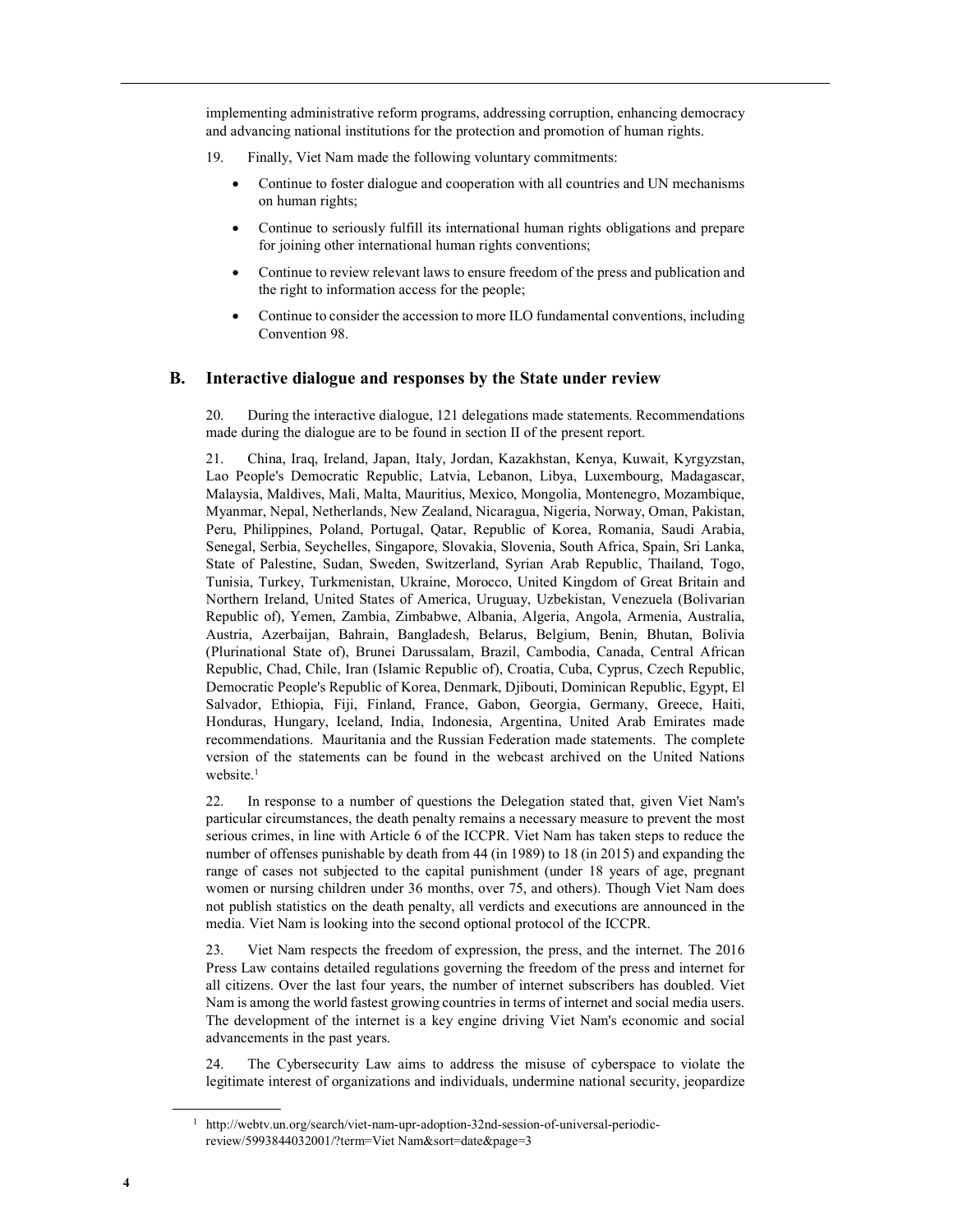social order and security. In essence, this law does not alter existing legislation concerning human rights in line with Article 19 of the ICCPR. At the same time, it aims for a healthy cyber environment, providing for the "general welfare in a democratic society" in the context of Article 4 ICESCR.

25. Viet Nam, as one of the most religiously diversified countries, respects and protects the freedom of religion and belief. All forms of discrimination on the ground of religions are prohibited. Administrative procedures on religions are consistently regulated and publicly available, and are increasingly streamlined and simplified. More than 60% of administrative procedures are only of a notification nature.

26. The Delegation underlined that in Viet Nam, no one is arrested or put on trial for legitimately exercising their freedom of speech or assembly. Only those who violate the law are arrested and tried. This process adheres to the due process of relevant laws and is closely monitored by the National Assembly, the People's Court, the People's Procuracy and the media.

27. Viet Nam prohibits all forms of violence and abuse against women and children. Serious violations are criminalized. The Government exercises concrete measures to prevent and combat gender-based violence and violence and abuse against children and provides legal consultation and social assistance for the protection of children's rights.

28. Viet Nam has criminalized acts of human trafficking and taken steps to combat this crime and to rescue and assist the reintegration of victims through medical and psychological treatment, vocational training and credit assistance. The Government is also stepping up information dissemination to raise public awareness, particularly in remote areas.

29. Viet Nam has developed a set of policies to narrow the development gap among geographical regions across the country. These policies pay special attention to poor households, ethnic minorities, people living in remote areas and prioritize resources for poverty reduction and social welfare. Viet Nam is also mustering all resources within the society and stepping up international cooperation to help achieve the SDGs.

30. Being a multi-ethnic country, Viet Nam ensures equality among ethnicities. Priority is given to and development assistance policies tailored for ethnicities, regions, and industries. The proportion of National Assembly members who are of ethnic minorities is 17%, higher than the proportion of persons of ethnic minorities in the population (14%).

31. Viet Nam employs various mechanisms to ensure human rights. The establishment of a national human rights institution requires careful deliberation to optimize its working and avoid overlapping. Viet Nam has been organizing many conferences and dialogues with researchers and practitioners, both Vietnamese and international, to arrive at the most appropriate working model.

32. The Delegation pointed out that all acts of torture are prohibited in Viet Nam and shall be punished by law. The People's Supreme Procuracy is responsible for the supervision of investigative works to discover, prevent and address acts of coercion or the use of corporal punishment. This body operates independently, ensuring objectiveness in the investigation of such coercion or use of corporal punishment. Victims of coercion or corporal punishment are entitled to compensation according to the law. The law protects those who file reports of criminal acts, witnesses, victims and other participants in the prosecution process.

33. Vietnamese law clearly provides for the independence of the court. All acts of intervention into the deliberation of the judge are against the law. The principle of a fair trial is enshrined in the Constitution and ensured by the law. Except for special cases such as minors or mentally disadvantaged, all participants in the prosecution process follow the same procedures.

34 Viet Nam has introduced human rights education into the training of civil servants and issued a plan to integrate education of human rights into the national education system.

35. Viet Nam prohibits any form of discrimination based on sexual orientation or gender identity and recognized the rights to re-identify gender and to transform the gender. A new law on gender transformation is being drafted.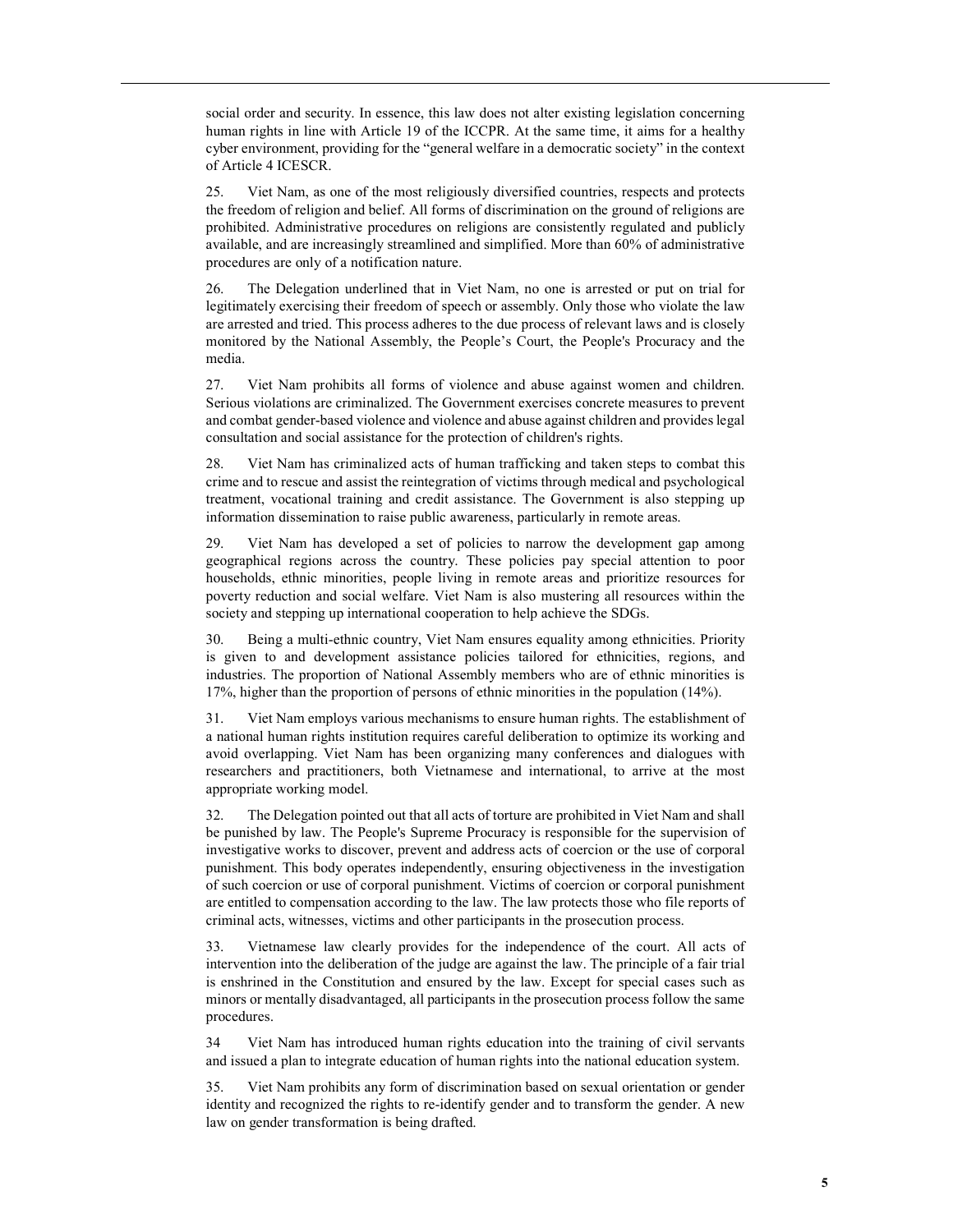36. Vietnamese laws recognize the rights of workers to have dialogue and negotiations either individually, in groups or associations. Viet Nam plans to revise the Labour Code to facilitate the establishment of the group representing the workers and also protect the rights of the workers.

37. In conclusion, the Delegation of Viet Nam thanks all member states for their active participation in the dialogue, their recognition of Viet Nam's efforts and achievements, and their cooperation with Viet Nam in economic, trade and cultural areas and also in human rights dialogues, and looks forward to continued international cooperation and dialogue in the protection and promotion of human rights.

# II. Conclusions and/or recommendations

38. The following recommendations will be examined by Viet Nam, which will provide responses in due time, but no later than the forty-first session of the Human Rights Council:

38.1 Promote genuine dialogue between Viet Nam and other countries to enhance mutual understanding and to address issues which are of common interests related to human rights (China);

38.2 Ratify the Optional Protocol to the Convention against Torture (Denmark); Ratify and implement the Optional Protocol to the Convention against Torture and Other Cruel, Inhuman or Degrading Treatment or Punishment, including by establishing the National Preventative Mechanisms in accordance with the Protocol (Hungary); Ratify the Optional Protocol to the Convention against Torture and Other Cruel, Inhuman or Degrading Treatment or Punishment (Ukraine); Strengthen protection against torture by, inter alia, ratifying the Optional Protocol to the Convention against Torture and stepping up efforts to end impunity for all perpetrators of torture (Czechia);

38.3 Continue to foster and monitor the implementation of recommendations accepted through the guiding plan to implement the recommendations (Dominican Republic);

38.4 Accede to the International Convention on the Protection of the Rights of all Migrant Workers and Members of Their Families (El Salvador);

38.5 Accede to the Second Optional Protocol to the International Covenant on Civil and Political Rights aimed at abolishing the death penalty (El Salvador); Ratify the Second Optional Protocol to the International Covenant on Civil and Political Rights aiming at the Abolition of the Death Penalty (Montenegro); Ratify, without reservations, the Second Optional Protocol to the International Covenant on Civil and Political Rights, aiming at the abolition of the death penalty (Slovenia); Ratify the Second Optional Protocol to the International Covenant on Civil and Political Rights aiming at the abolition of the death penalty (Croatia);

38.6 Implement the recommendations from the final report of the Committee against Torture from December 2018 (France);

38.7 Raise awareness among its people on the roles and responsibilities of the ASEAN Intergovernmental Commission on human rights (AICHR) (Lao People's Democratic Republic);

38.8 Extend cooperation with UN Special Procedures, and respond positively to pending requests for visits (Germany);

38.9 Continue efforts to adhere to international human rights instruments to which it is not party, including: International Labour Organization Indigenous and Tribal Peoples Convention, 1989 (No. 169), International Convention on the Protection of the Rights of All Migrant Workers and Members of Their Families, 1954 Convention relating to the Status of Stateless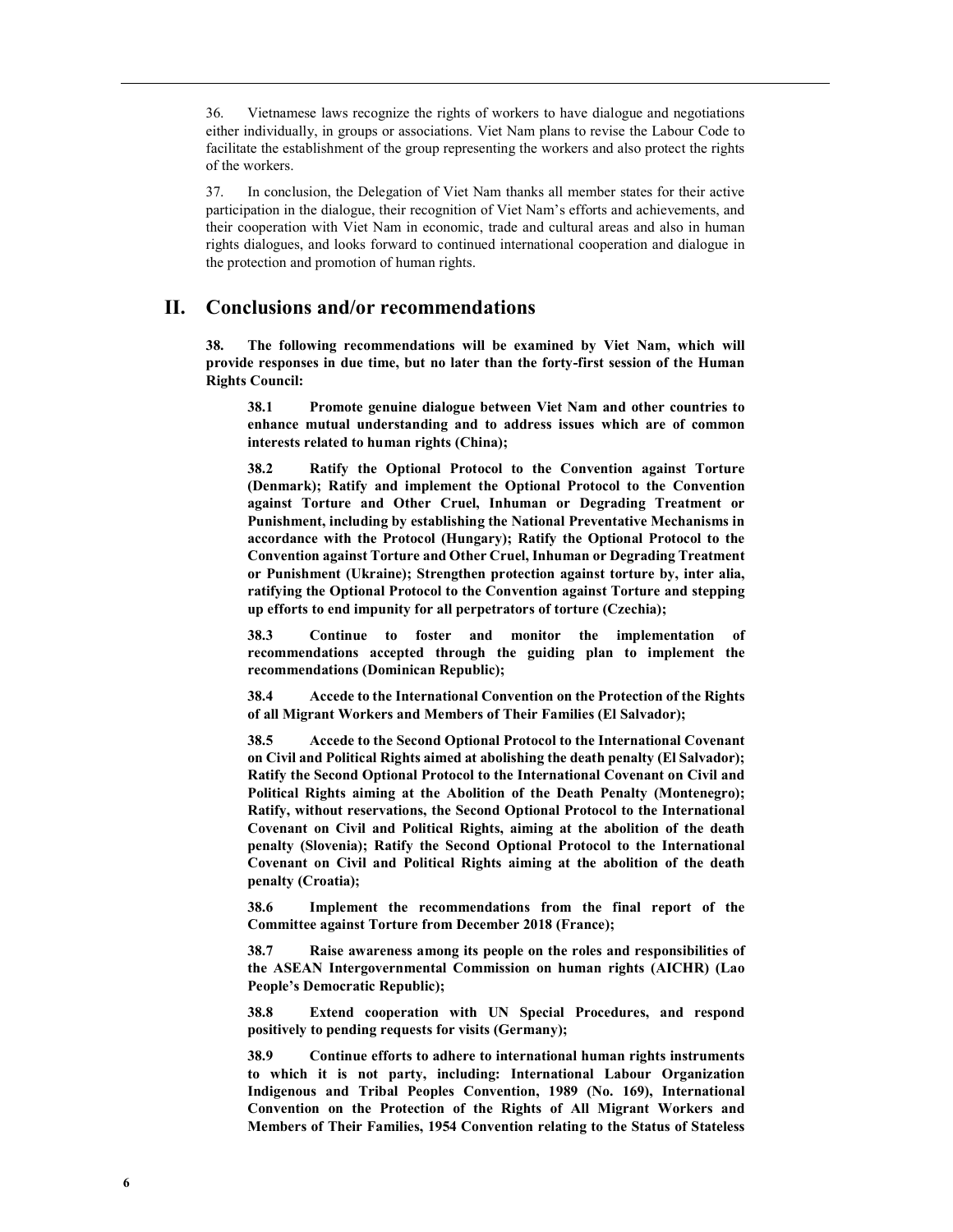Persons, Rome Statute of the International Criminal Court, and UNESCO Convention against Discrimination in Education 1960, among others (Honduras);

38.10 Continue efforts to effectively implement the Convention on the Rights of Persons with Disabilities to better guarantee the rights of persons with Disabilities (Indonesia);

38.11 Consider the extension of a standing invitation to all special procedures mandate holders of the Human Rights Council, as previously recommended (Latvia);

38.12 Step up cooperation with the special procedures of the Human Rights Council by responding positively to the pending visit requests by the special procedures mandate holders (Latvia);

38.13 Cooperate with the special procedures mandate holders of the Council and guarantee unfettered access to them (Luxembourg);

38.14 Ratify the 1960 Convention against Discrimination in Education (Madagascar);

38.15 Continue efforts to accede to the Convention Against the International Convention for the Protection of All Persons from Enforced Disappearance (Iraq);

38.16 Consider to adhere to the International Convention for the Protection of All Persons from Enforced Disappearance and the International Convention on the Rights of All Migrant Workers and Members of Their Families (Mexico);

38.17 Respond positively to requests from the Special Rapporteur on the promotion and protection of the right to freedom of opinion and expression (Mexico);

38.18 Strengthen dissemination of fundamental provisions of the Convention against Torture and of Vietnam's regulations for preventing torture (Mongolia);

38.19 Consider the possibility of accession to the International Convention on the Rights of All Migrant Workers and Members of Their Families (Mozambique);

38.20 Support international cooperation and dialogue and sharing of experience with other countries concerning reform of the judicial system (Oman);

38.21 Further regional cooperation towards mainstreaming human rights in all three pillars of ASEAN community (Philippines);

38.22 Transform the Masterplan for the implementation of UPR recommendations into a permanent inter-ministerial mechanism responsible for the implementation, reporting and follow-up of the recommendations emanating from the international human rights system (Portugal);

38.23 Ratify the International Convention for the Protection of All Persons from Enforced Disappearances (Slovakia); (Ukraine);

38.24 Continue its commitment to the promotion of genuine dialogue and effective cooperation with all member states and United Nations human rights mechanisms (South Africa);

38.25 Consider to submit in due course the national report on the implementation of the International Convention on the Elimination of all forms of Racial Discrimination (South Africa);

38.26 Consider the ratification of the Convention on the Protection of all Migrant Workers and Members of Their Families and the Convention for the Protection of all Persons from Enforced Disappearances (Sri Lanka);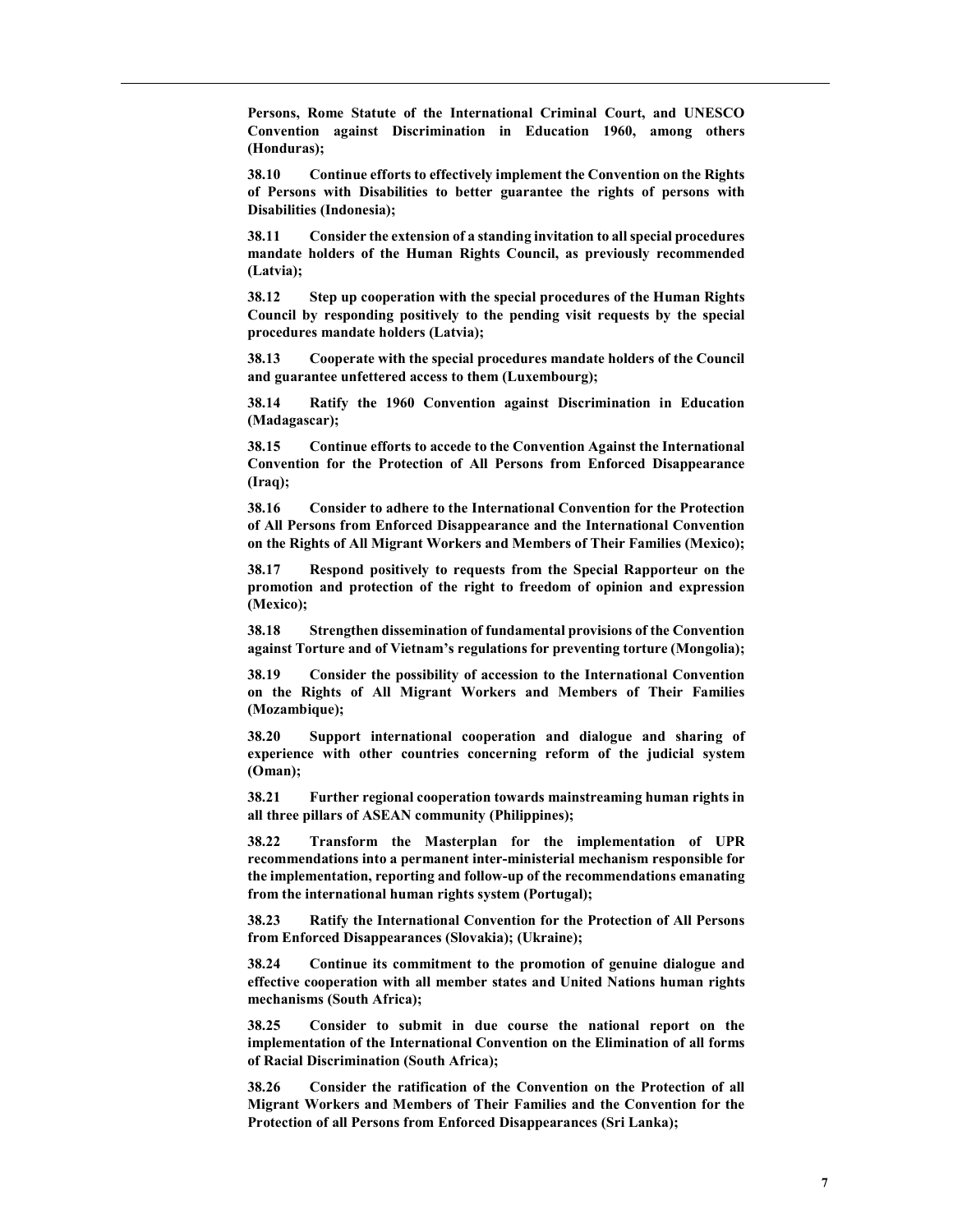38.27 Strengthen its cooperation with the bodies of this Council and the various international instruments, including the Special Procedures, notably by accepting the visit of the Special Rapporteur on Torture (Switzerland);

38.28 Further mainstream the Convention on the Rights of the Child, the Convention on the Elimination of All Forms of Discrimination against Women and the Convention on the rights of Persons with Disabilities provisions into school textbooks (Jordan);

38.29 Ratify the 1960 UNESCO Convention on the fight against discrimination in the field of education (Togo);

38.30 Further consider the accession to the human rights conventions which it is not a party to (Turkmenistan);

38.31 Facilitate cooperation of state and non-state actors with the United Nations human rights bodies (Ukraine);

38.32 Draw up and publish a national plan of action, implementing recommendations from the United Nations Committee against Torture in 2018 (United Kingdom of Great Britain and Northern Ireland);

38.33 Consider ratifying the main international human rights instruments that have not yet been acceded to, among them: the International Convention on the Protection of the Rights of Migrant Workers and Their Families; the International Convention for the Protection of All Persons against Enforced Disappearance; and the Optional Protocol of the Convention on the Elimination of All Forms of Discrimination against Women (Uruguay);

38.34 Extend invitation to visit the country to all special procedures of the Human Rights Council (Uruguay);

38.35 Consider acceding to international human rights treaties, to which Viet Nam is not yet party (Uzbekistan);

38.36 Fully incorporate in domestic law the provisions of the International Covenant on Economic, Social and Cultural Rights (Zambia);

38.37 Consider extending invitation to the Special Procedures of the UN Human Rights Council, which covers the protection of the rights of vulnerable groups (Belarus);

38.38 Ratify the Optional Protocol to the Convention on the Elimination of All Forms of Discrimination against Women (Benin);

38.39 Ratify the International Convention on the Protection of the Rights of All Migrant Workers and Members of Their Families (Benin);

38.40 Continue efforts to implement the remaining recommendations (Bhutan);

38.41 Bolster efforts of dialogue and cooperation with the United Nations Human Rights Council (Chad);

38.42 Enhance efforts to comply with the recommendations accepted during the second Universal Periodic Review cycle on guaranteeing the right to freedom of expression (Chile);

38.43 Ratify the Rome Statute of the International Criminal Court and fully align the national legislation with all obligations under the Rome Statute, as previously recommended (Latvia); Ratify the Rome Statute of the International Criminal Court (Austria);

38.44 Reinforce protection of workers by ratifying and implementing International Labour Organization Freedom of Association and Protection of the Right to Organise Convention, 1948 (No. 87), International Labour Organization Right to Organise and Collective Bargaining Convention, 1949 (No. 98) and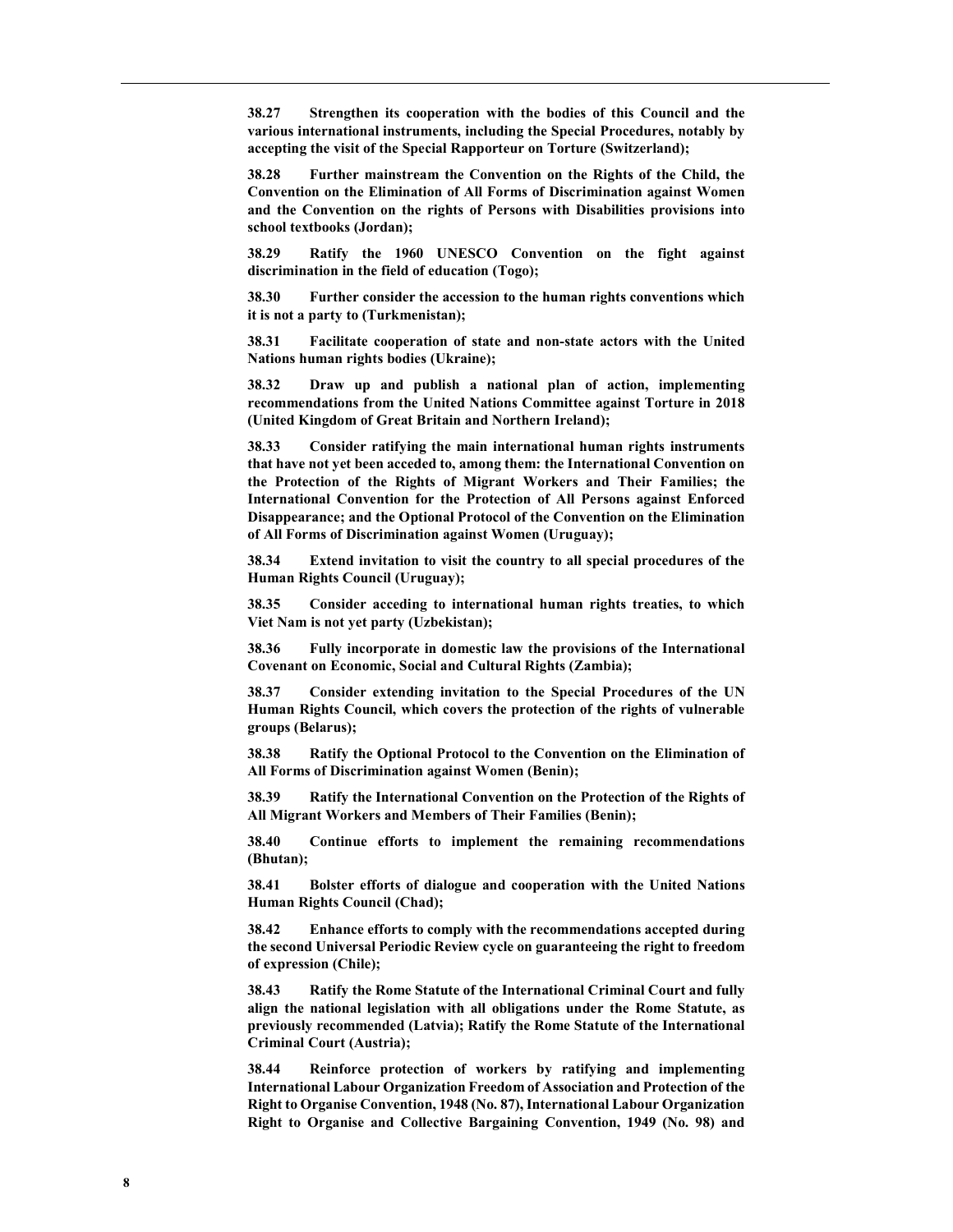International Labour Organization Abolition of Forced Labour Convention, 1957 (No. 105) (France);

38.45 Continue to improve its legal framework on labour and consider the possibility of ratifying other ILO fundamental conventions (Mauritius);

38.46 Ensure the freedom of association of workers by ratifying the ILO convention no.87 within one year (Netherlands);

38.47 Complete the required ratification procedure of the ILO Conventions No. 87, No. 98 and 105 as soon as possible (New Zealand);

38.48 Ratify International Labour Organization core conventions No. 87, No. 98 and No. 105 (Norway);

38.49 Adopt the ILO Conventions num. 87, 98 and 105 (Spain);

38.50 Share experience in implementing ILO conventions to which Viet Nam is a member (Jordan);

38.51 Ratify the remaining core ILO conventions with an aim to improve the protection of worker's rights (Austria);

38.52 Ratify ILO Conventions 87 (Freedom of Association and Protection of the Right to Organize), 98 (Right to Organize and Collective Bargaining) and 105 (Abolition of Forced Labour) (Belgium);

38.53 Continue legislative reforms and improvements of the institutional framework in conformity with the commitments and obligations of Viet Nam in the area of human rights (Djibouti);

38.54 Strengthen the efforts for human rights education in the national education system (Ethiopia);

38.55 Take steps to protect human rights defenders, particularly by repealing or revising the provisions of the Penal Code that make reference to the concept of national security (France);

38.56 Consider putting into place a National Mechanism for Implementation, Reporting and Follow-up covering the recommendations of the UPR (Haiti);

38.57 Continue its efforts in promoting the rights of women, children, the elderly and persons with disabilities (India);

38.58 Continue its initiative to have human rights education operational in all its educational establishments by 2025 (India);

38.59 Pursue efforts to effectively implement institutional, legal and policy reforms, aimed at strengthening and promoting human rights (Lebanon);

38.60 Expedite the legal reform process and the process to establish the rule of law in order to consolidate the institutional, legal, and political basis in line with human rights (Mali);

38.61 Continue to create favourable conditions for citizens to contribute in drafting and development of legal instruments (Mongolia);

38.62 Continue to promote legal reforms in human rights in line with the 2013 Constitution (Nicaragua);

38.63 Promote contribution of public media in raising awareness of human rights and human rights law (Pakistan);

38.64 Continue its efforts to ensure the independence of the Court of Adjudication (Pakistan);

38.65 Continue its implementation of human rights education and training program and activities (Philippines);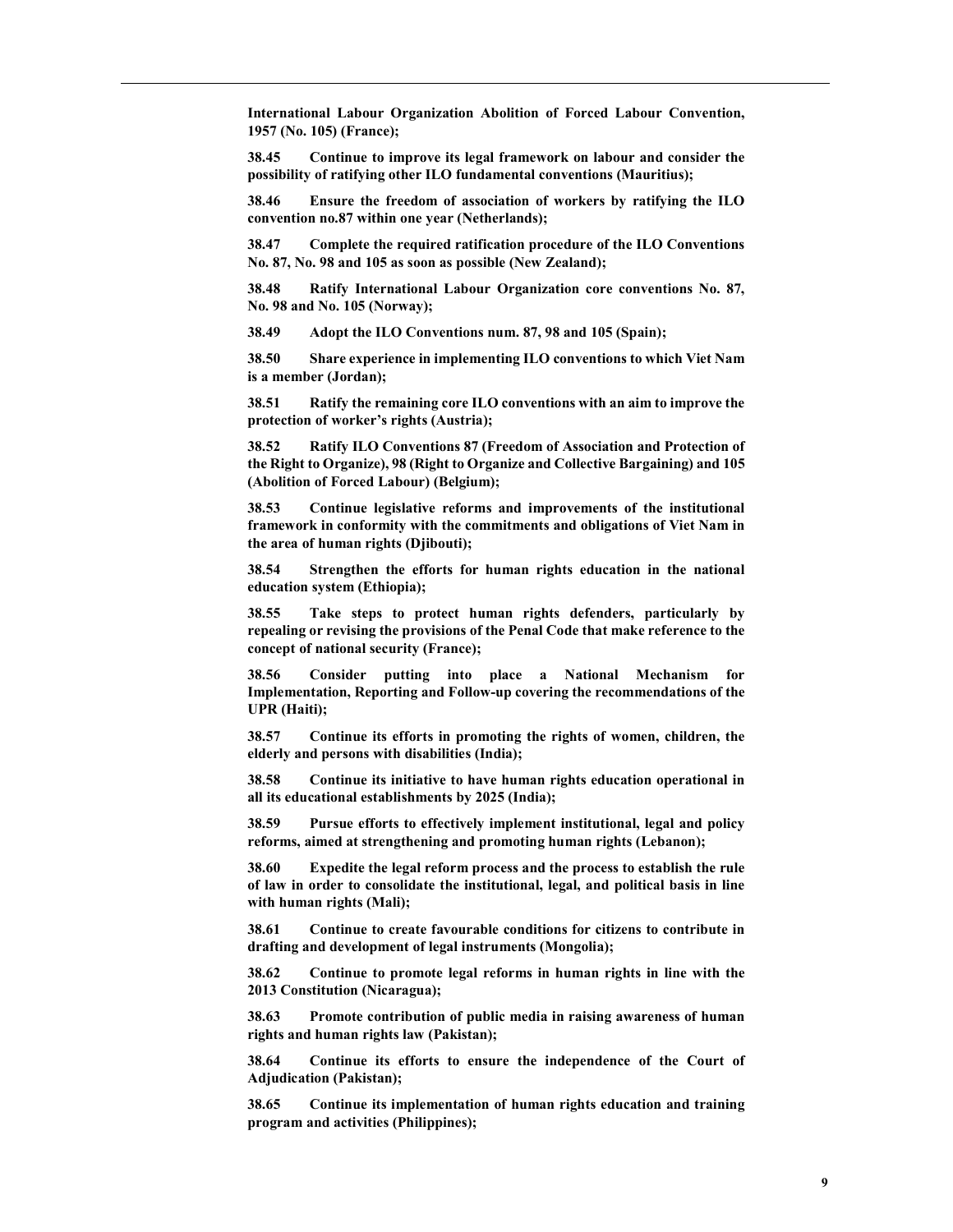38.66 Expedite the process of establishing a national human rights institution (Republic of Korea);

38.67 Pursue efforts in order to raise awareness of human rights to further guarantee the promotion of human rights (Saudi Arabia);

38.68 Timely establishment of a National Human Rights Institution that is in line with the Paris Principles and provided with adequate resources to fulfil a wide-ranging mandate (Seychelles); Accelerate the process of the creation of a national human rights institution in accordance with the Paris Principles and give it adequate financial resources and infrastructures to function properly (Togo);

38.69 Allocate sufficient resources and ensure good inter-agency coordination for the effective implementation of these programmes, in particular at the provincial level (Singapore);

38.70 Continue to strengthen human rights education in order to raise public awareness and capacity of law enforcement agencies (Slovakia);

38.71 Continue its efforts in establishing a national human rights institution, compliant with the Paris principles (South Africa);

38.72 Strengthen the institutional and legal framework for the protection of human rights (Sudan);

38.73 Adapt the Code of Penal Procedure to international standards and amend Articles 109 and 117 on "activities against the State" in the Penal Code, in line with human rights standards (Switzerland);

38.74 Continue promoting human rights through education and awarenessraising (Turkmenistan);

38.75 Continue strengthening independent national human rights institutions (Ukraine);

38.76 Consider consolidating the existing human rights policies through development of a comprehensive national action plan (Ukraine);

38.77 Enhance promotion of human rights education (Ukraine);

38.78 Continue efforts aimed at strengthening human rights education (Morocco);

38.79 Accelerate the consideration of establishment of a national human rights institution (Uzbekistan);

38.80 Consider expediting the establishment of the National Human Rights Institution in accordance with the Paris Principles (Kazakhstan);

38.81 Continue to strengthen the legal, institutional and policy frameworks in order to enhance the protection of human rights (Zimbabwe);

38.82 Draft a national human rights action plan to facilitate compliance of the international obligations assumed in this area (Angola);

38.83 Take further measures aimed at ensuring increased efficiency and accountability of public service (Azerbaijan);

38.84 Continue to strengthen the capacity of law enforcement agencies and human rights education (Bahrain);

38.85 Expedite the process of establishing a national human rights institution in compliance with international standards (Bangladesh);

38.86 Continue to carry out awareness-raising programmes about human rights, in particular international human rights treaties, to which Viet Nam is a party (Belarus);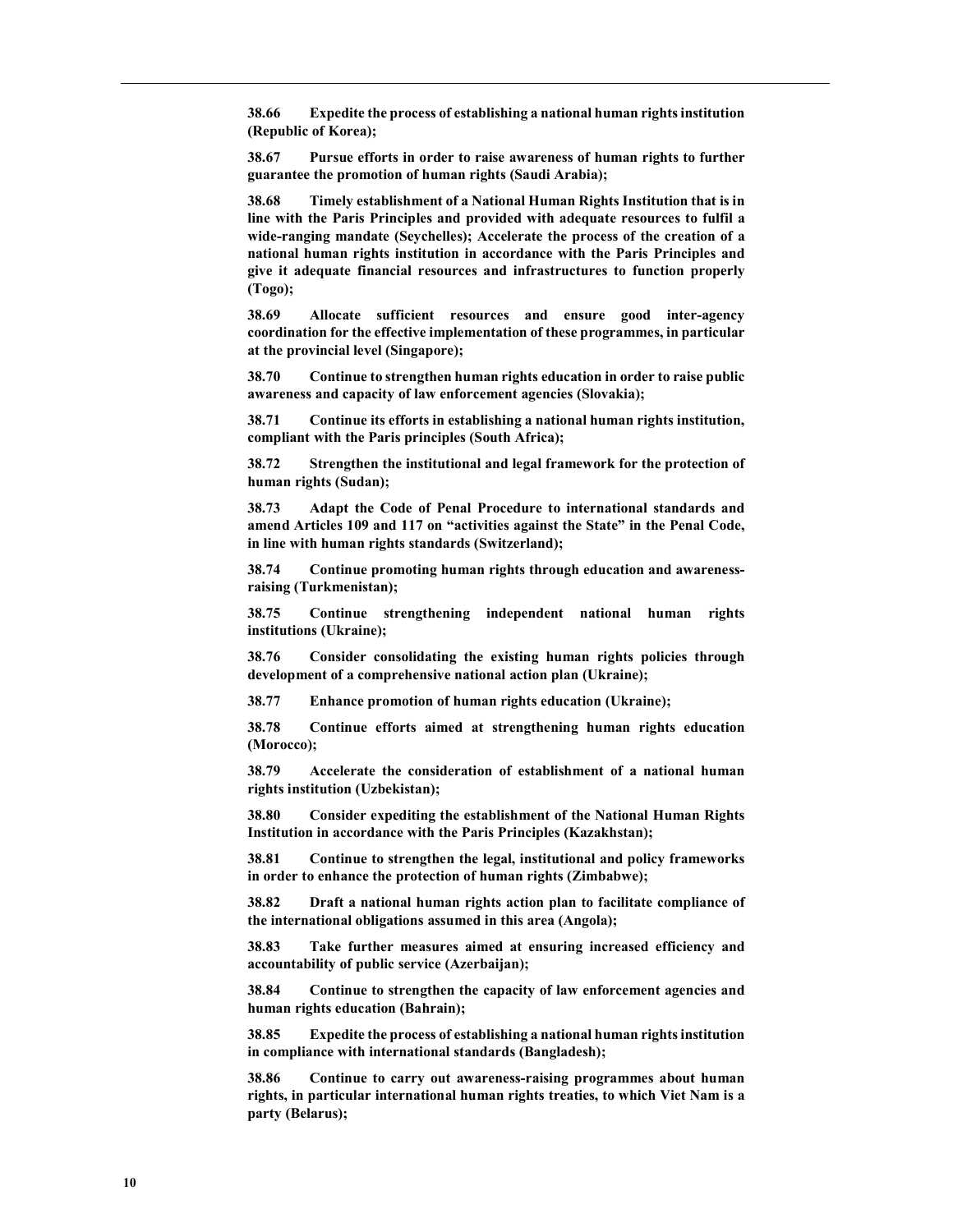38.87 Intensify efforts to further strengthen human rights education and awareness in schools, universities, law enforcement agencies and other places (Bhutan);

38.88 Establish a national human rights institution (Kuwait);

38.89 Continue to improve the legal framework and the national labour policy (Chad);

38.90 Continue efforts in eliminating inequalities in access to public services (China);

38.91 Continue steps towards promoting gender equality and preventing gender-based violence (Georgia);

38.92 Increase efforts in addressing discrimination, in line with its international obligations, and towards improving its legal framework against gender-based violence (Greece);

38.93 Enact legislation to ensure access to gender affirmation treatment and legal gender recognition (Iceland);

38.94 Address root causes of son preference and the misuse of medical technologies for sex selection without curtailing women's access to safe abortion services (Iceland);

38.95 Strengthen efforts deployed to combat and eliminate discrimination against vulnerable groups (Madagascar);

38.96 Continue to conduct studies with a view to amend existing or introduce new legal instruments to eliminate all forms of discrimination against people living with HIV (Malaysia);

38.97 Take further steps to ensure the protection of all vulnerable groups in society including LGBTI persons (Malta);

38.98 Legalize same-sex marriage before the next UPR (Netherlands);

38.99 Explicitly provide "sexual orientation" and "gender identity" as a forbidden ground of discrimination in the revised Labour Code and other relevant laws (Norway);

38.100 Support and ensure the rights of vulnerable groups (Sudan);

38.101 Strengthen implementation of the National Gender Equality Strategy 2011-2020 at all national levels (Turkey);

38.102 Continue efforts to close gaps in income, employment and living conditions between urban, rural, and remote areas (Bolivarian Republic of Venezuela);

38.103 Ensure that its policies are people-centred, especially in terms of supporting vulnerable groups (Zimbabwe);

38.104. Take adequate measures to improve citizens' access to public services, especially in rural areas (Albania);

38.105 Allocate the resources necessary for the effective implementation of the National Strategy on Gender Equality (Albania);

38.106 Improve the quality and accessibility of services, in particular in favour of vulnerable groups (Algeria);

38.107 Take further measures to reduce inequalities and enhance access to services especially to vulnerable persons, including women, children and disabled (Bhutan);

38.108 Review the Labour Code and the law on gender equality to include a detailed definition of sexual harassment (Canada);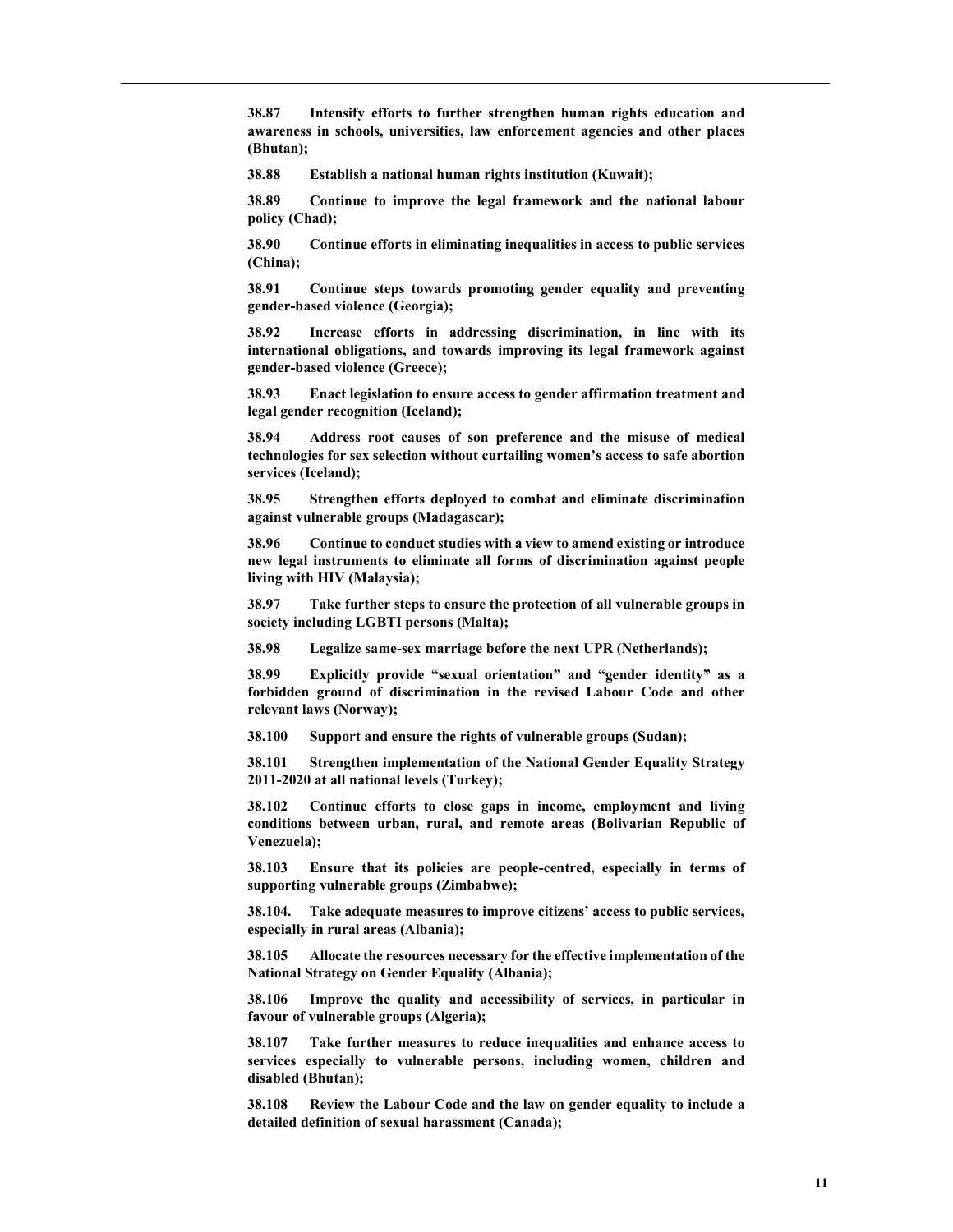38.109 Develop legislation against discrimination on the grounds of sexual orientation and gender identity (Chile);

38.110 Prioritize resources for the implementation of the National Target Programme for Sustainable Poverty Reduction to 2020 and beyond (Kyrgyzstan);

38.111 Encourage effective multiplication of multidimensional poverty alleviation models and share experience in this field (Democratic People's Republic of Korea);

38.112 Pursue efforts to achieve Sustainable Development Goals (Egypt);

38.113 Continue its efforts in realising the Sustainable Development Goals by emphasizing sustainable and multidimensional reduction of poverty and socioeconomic inequalities (Gabon);

38.114 Strengthen measures so that the National Target Program for Sustainable Poverty Reduction is accessible to all vulnerable groups, including ethnic minorities (India);

38.115 Continue ongoing efforts and reforms to reduce poverty, improve quality of life and promote sustainable development (Lebanon);

38.116 Continue to promote administrative reform and prevent and combat corruption (Libya);

38.117 Continue efforts to fight against corruption effectively (Iraq);

38.118 Promote application of information and communication technologies for socio-economic development to ensure that no one is left behind (Mongolia);

38.119 Sustain its efforts in ensuring economic development and social equality among its people (Nigeria);

38.120 Promote investments in rural areas and improve infrastructure, particularly in these regions (Oman);

38.121 Strengthen protection of the rights of vulnerable groups, such as women and children, in particular in the context of expanding digital space (Pakistan);

38.122 Continue efforts to implement the Sustainable Development Goal n. 9 on building resilient infrastructure, promoting inclusive and sustainable industrialization and fostering innovation in order to secure and promote access to and enjoyment of economic development progress for everyone (Qatar);

38.123 Strengthen efforts to address uneven regional development and new forms of urban poverty (Republic of Korea);

38.124 Strengthen efforts to reduce the adverse environmental effects of industrialization and ensure rights to safe water (Republic of Korea);

38.125 Continue to invest efforts in fighting poverty and providing access to drinking water and sanitation in rural areas of the country (Serbia);

38.126 Continue its efforts in this regard with the focus on ensuring sustainable livelihoods and improving the quality and accessibility of services especially for the vulnerable groups (State of Palestine);

38.127 Continue efforts to combat extreme poverty, particularly absolute poverty, which affects vulnerable groups such as women, children, the elderly and persons with disabilities (Tunisia);

38.128 Continue to set up programmes and national plans aimed at supporting economic and social development, in particular in the disadvantaged areas (Morocco);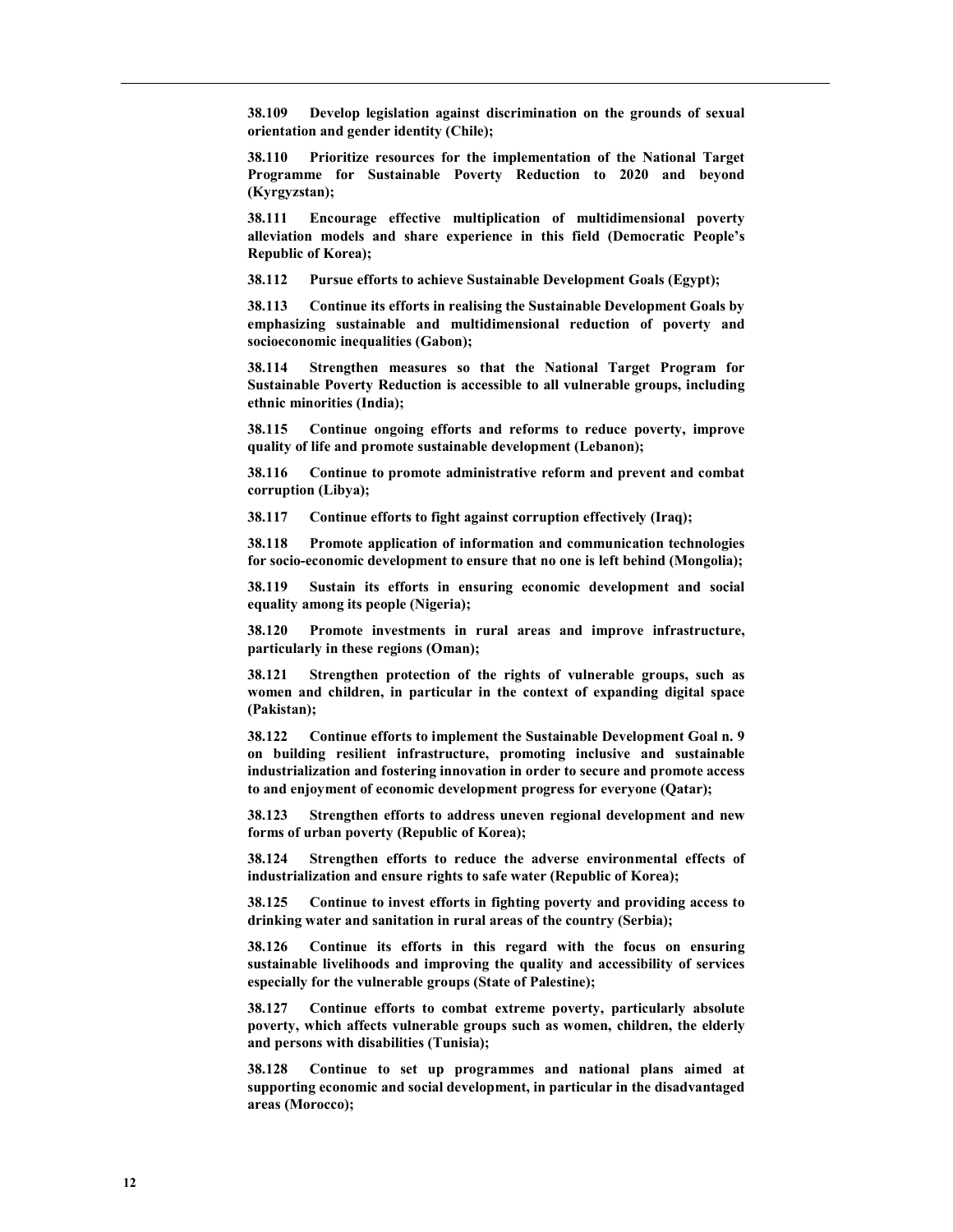38.129 Share Viet Nam's experience in eliminating long-standing poverty (Yemen);

38.130 Promote further sustainable development through the realization of the objectives of the 2030 Agenda for Sustainable Development (Algeria);

38.131 Further promote sustainable development with a focus on multidimensional approach to reducing poverty and to protecting vulnerable groups (Bahrain);

38.132 Optimize policies and measures to encourage investment in agriculture and rural areas, improving people's livelihoods and increasing their income (Plurinational State of Bolivia);

38.133 Continue to promote the participation of the population, businesses and non-governmental organisations in the development and implementation of policies aimed at reducing inequalities (Haiti);

38.134 Develop, enact and implement, in dialogue with business and civil society, an action plan to implement the UN Guiding Principles on Business and Human Rights (Sweden);

38.135 Organize awareness-raising activities in business sectors and employers on the conventions of ILO and labour commitments in the new generation of trade agreements to which Viet Nam has acceded (Syrian Arab Republic);

38.136 Continue to address the vulnerabilities and needs of women, children, persons with disabilities and marginalised groups in the effective implementation of the 2016-2020 Target Program for the Climate Change Adaptation and the Green Growth, and the 2016-2020 Target Program for Sustainable Forestry Development (Fiji);

38.137 Strengthen public information dissemination and awareness raising on the impacts of climate change as well as mitigation measures (Philippines);

38.138 Continue to promote and take part in initiatives on climate change and the enjoyment of the rights of people of vulnerable groups in the United Nations system, including in the Human Rights Council (Bangladesh);

38.139 Continue to strengthen the efforts to reduce poverty, improve health facilities including access to health services for people, especially vulnerable groups such as women, children, the elderly, people with disabilities and ethnic minorities (Brunei Darussalam);

38.140 Initiate a moratorium on the imposing of capital punishment and especially for non-violent crimes (Finland); Consider implementing a full moratorium on the death penalty (Georgia); Impose a moratorium on executions and abolish the death penalty (Iceland); Establish a de facto moratorium on the death penalty with a view to its abolition (Portugal); Establish a moratorium on the application of the death penalty as a step towards its definitive abolition and modify the Penal Code to reduce the number of crimes for which the capital punishment can be imposed (Spain); Impose a moratorium on executions with the goal of abolishing the death penalty (Albania); Establish a moratorium on the death penalty as a step towards complete abolition of this practice (Australia); Immediately adopt a moratorium on the death penalty with a view to ultimately abolishing it (Austria); Take the necessary measures to establish a moratorium on executions of death row prisoners as well as to repeal the death penalty from their national legislation (Argentina);

38.141 Abolish the death penalty and, without delay, reduce the number of offences punishable by the death penalty (France); Abolish definitely the death penalty and ratify the Second Optional Protocol to the International Covenant on Civil and Political Rights aiming at the Abolition of the Death Penalty (Luxembourg); Continue reform towards abolition of the death penalty,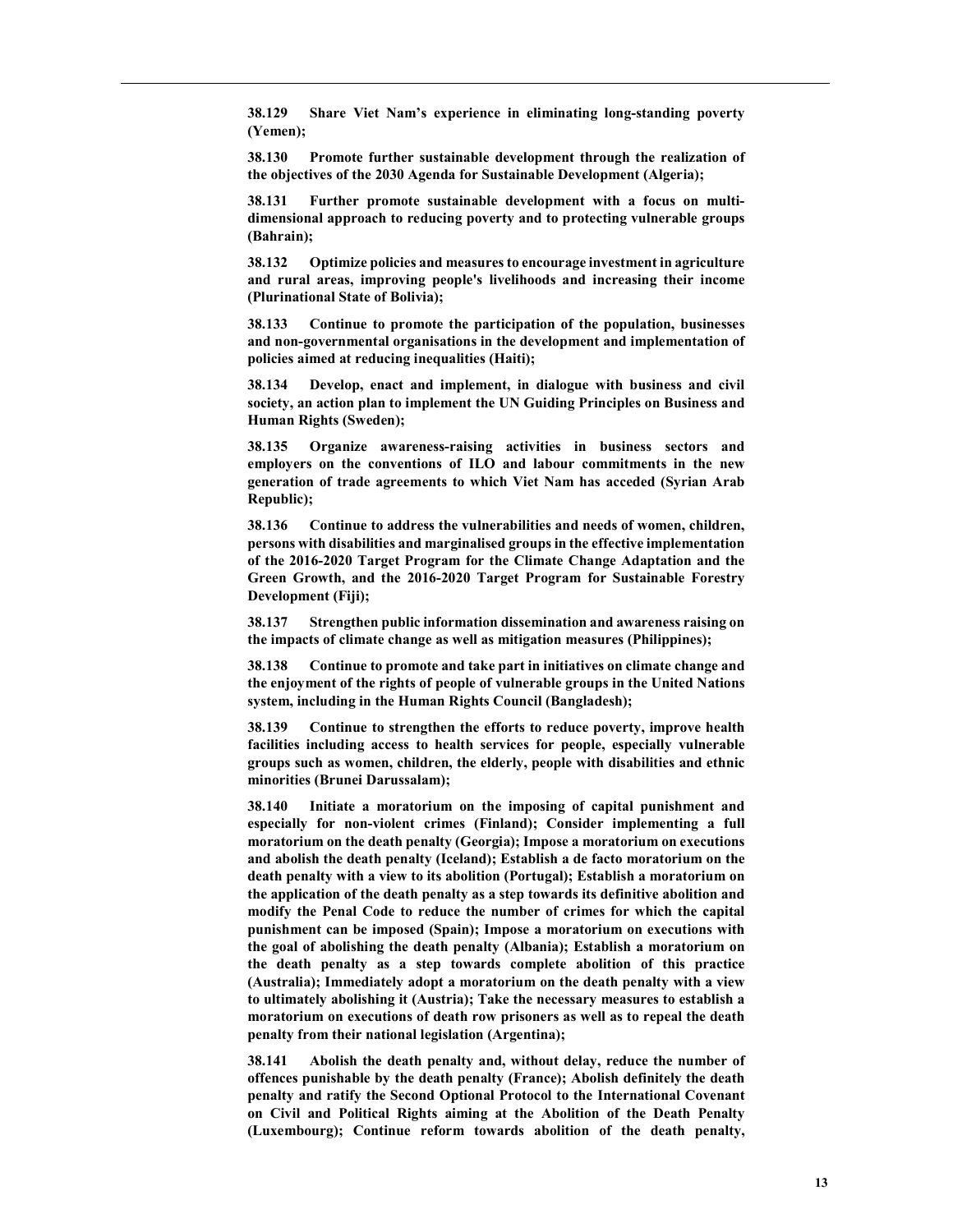including by continuing to reduce the list of crimes punishable by the death penalty under the Penal Code 2015, in particular non-violent crimes, and by providing greater transparency about the numbers, methods and associated crimes relating to its use (New Zealand); Abolish the death penalty for all crimes, and consider ratifying the Second Optional Protocol to the International Covenant on Civil and Political Rights, aimed at abolishing the death penalty (Uruguay);

38.142 Further reduce the list of offences punishable by death, eliminate the death penalty for "activities against the people's government", "espionage", "embezzlement", and "taking bribes" as well as for serious drug offences (Germany); Continue to reduce the number of crimes subject to the death penalty and consider introducing a de facto moratorium on its application (Mexico); Continue to reduce the scope of crimes subject to the death penalty only for "most serious crimes" and consider introducing a moratorium (Norway); Continue the process of reduction of offences subject to death penalty, until the abolition of the capital punishment and to publish statistics on the use of death penalty in Vietnam (Romania); Further reduce the offences punishable by death penalty and provide official figures regarding death sentences and executions; consider to introduce a moratorium of death penalty (Italy);

38.143 Reduce further the list of crimes punishable by the death penalty, in particular economic crimes and drug-related offences, and envisage a complete moratorium on the application of the death penalty (Switzerland);

38.144 Assist the process of national discussion on death penalty with a view of its eventual abolishment (Ukraine);

38.145 Immediately release prisoners who have been arbitrarily or unlawfully detained and allow them to exercise their human rights and fundamental freedoms in Vietnam, including Ho Duc Hoa, Tran Huynh Duy Thuc, Tran Thi Nga, Nguyen Bac Truyen, and the members of the Brotherhood for Democracy (United States of America);

38.146 Restrict the use of the death penalty to crimes that meet the threshold of "most serious crimes" under international law (Belgium);

38.147 Ensure that evidence obtained through torture is inadmissible in trial in keeping with Viet Nam's obligations under the Convention against Torture (New Zealand);

38.148 Take steps to prohibit harassment and torture during the investigation process and detention and punish the perpetrators (Togo);

38.149 Provide access for independent monitoring bodies to all detention centres and prisons (Belgium);

38.150 Abolish immediately at all levels the exercise of outdoor trials to ensure the right to presumption of innocence, effective legal representation and fair trials (Denmark);

38.151 Guarantee the People's Procuracy's role in protecting human rights, in accordance with the 2015 Law on Administrative Procedure (Lao People's Democratic Republic);

38.152 Revise the judicial system to provide a safer environment to victims in case of all crimes (Hungary);

38.153 Set up a robust legislative framework prohibiting and sanctioning all discriminatory practices, enabling victims access justice (Madagascar);

38.154 Continue efforts to develop the legal system and set up the relevant policies that guarantee its application to all (Oman);

38.155 Continue to strengthen the rule of law, including further development of the criminal justice system taking into account the human rights of suspects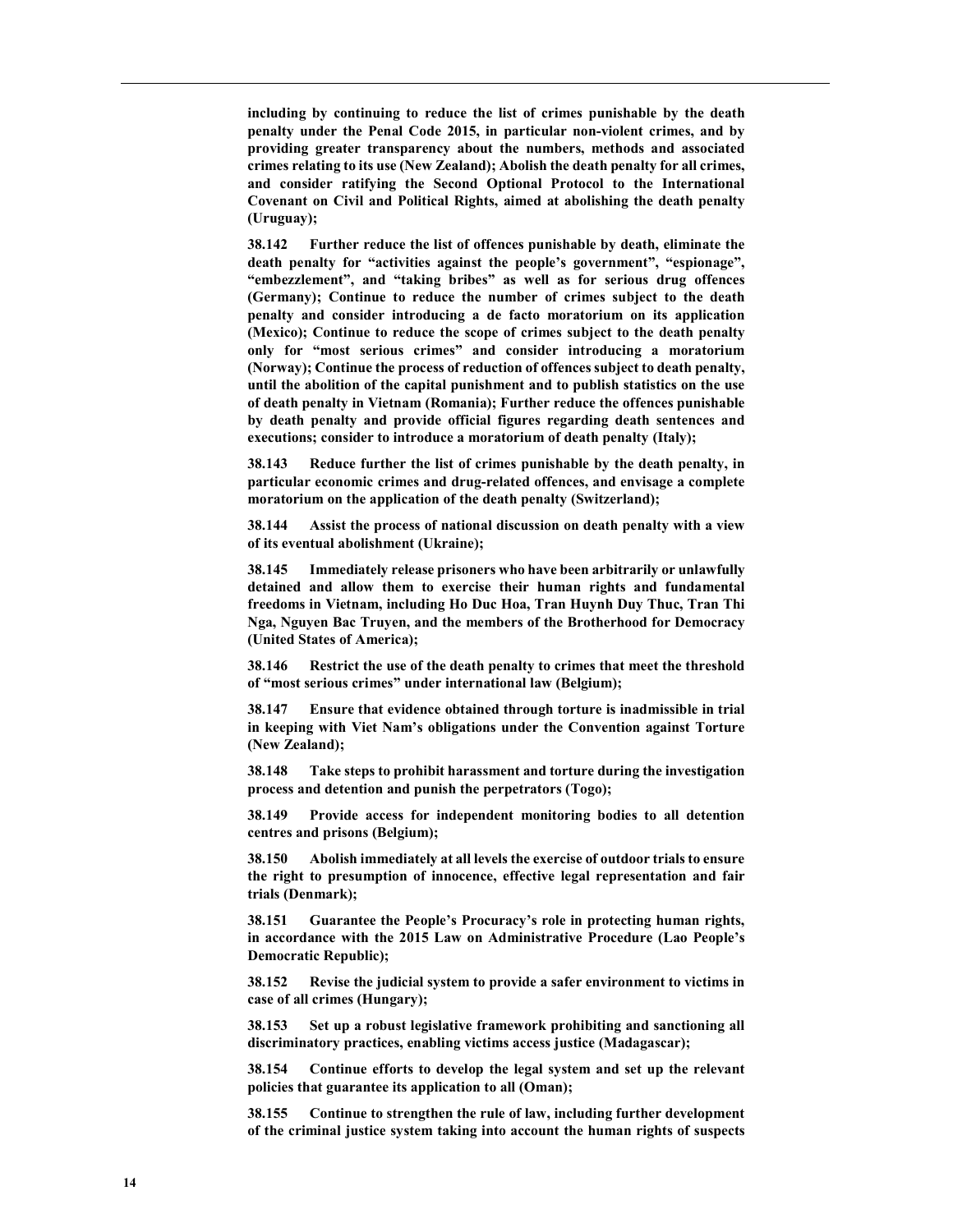and inmates and promotion of impartial and transparent administration of criminal justice (Japan);

38.156 Pursue judicial and institutional reforms to bring them into line with international human rights standards (Senegal);

38.157 Ensure prompt, impartial, independent and effective investigations, including through full cooperation with the third countries, into reports of unnecessary or excessive use of force by the police as well as violations of human rights by official authorities, and bring the perpetrators to justice (Slovakia);

38.158 Ensure that fair trial guarantees and due process rights, as provided in international law and standards, are respected and upheld in all cases (Slovakia);

38.159 Continue building the rule of law through pursuing legal reforms in order to consolidate its human rights institutional, legal and policy framework (Slovakia);

38.160 Further enhance the rule of law and legal reform aimed at consolidating the institutional, legal and policy foundation for the protection and promotion of human rights (Turkmenistan);

38.161 Strengthen measures to provide legal aid to people, in particular the poor and members of ethnic minorities (Yemen);

38.162 Continue its efforts in building a rule-of-law State through legal reforms (Azerbaijan);

38.163 Continue efforts to guarantee the right to equality before the law for all (Plurinational State of Bolivia);

38.164 Amend the Criminal Procedural Code so that persons are represented by a lawyer immediately following their arrest and to guarantee their right to a fair trial (Canada);

38.165 Share its experiences on the implementation of the Law on special reprieve and the reintegration of former convicts into the community (Cuba);

38.166 Authorize the publication of independent newspapers and cease legal sanctions against and harassment of journalists and citizens peacefully expressing views through print media, internet and radio (Denmark);

38.167 Repeal or amend provisions in the Penal Code and Cyber Security Law so that provisions relating to national security are clearly defined or removed, to ensure that they cannot be applied in an arbitrary manner to endanger any forms of freedom of expression, including internet freedom (Finland);

38.168 Take steps to guarantee freedom of opinion and freedom of expression, including on the internet, in the context of the adoption of the law on cybersecurity (France);

38.169 Take steps to preserve and promote a vibrant and diverse religion and belief in Viet Nam (Lao People's Democratic Republic);

38.170 Take measures to combat religious motivated violence and harassment and ethnic discrimination and inequality (Brazil);

38.171 Review all convictions based on laws restricting freedom of expression and opinion, in particular articles 79 and 88 of the Penal Code, according to the revised penalty ranges (Germany);

38.172 Develop measures to protect reporters and journalists from all forms of discrimination and violence (Greece);

38.173 Fully implement the recently enacted Law on Freedom of Religion or Belief (Greece);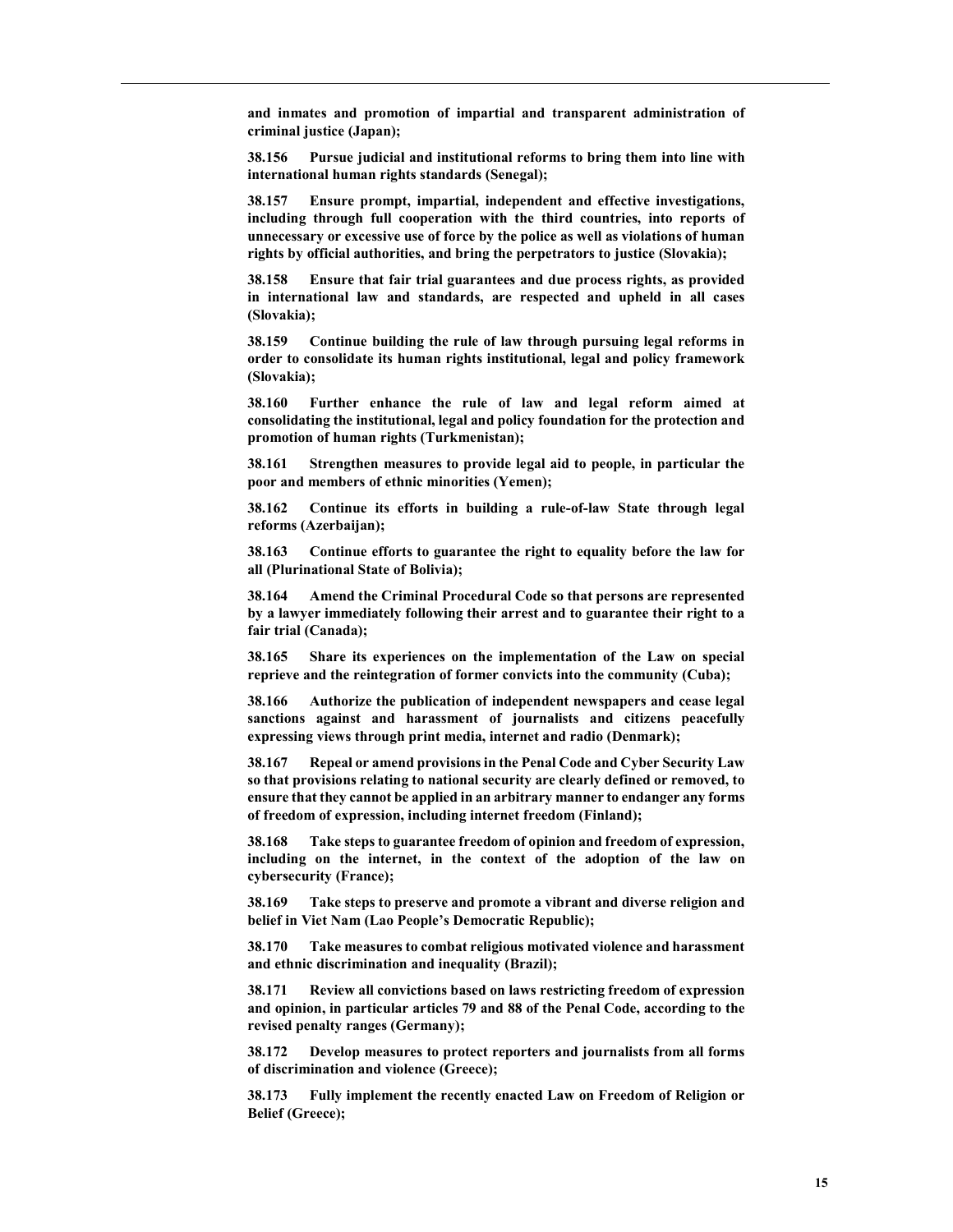38.174 Consider revising national legislation, including the Law on Belief and Religion and the media Laws, in order to harmonize it with international standards regarding the right of freedom of expression and of religion (Brazil);

38.175 Release human rights defenders sentenced to prison for exercising the right to freedom of expression (Iceland);

38.176 Invest resources through national programs and plans to develop and provide access to internet in remote areas (Indonesia);

38.177 Take the necessary measures to ensure the freedom of expression of human rights defenders and journalists, in particular by investigating and punishing perpetrators of threats and reprisals against them (Argentina);

38.178 Continue its efforts to implement policies on promoting harmony among religions (United Arab Emirates);

38.179 Protect civil and political rights, especially freedom of expression, peaceful assembly and association (Luxembourg);

38.180 Protect human rights defenders and prosecute all persons guilty of violence or intimidation against them (Luxembourg);

38.181 Promote access to information in accordance with Viet Nam's National Law (Malaysia);

38.182 Continue with measures aimed at fully implementing the recent law on Freedom of Religion or Belief in order to guarantee its effectiveness (Malta);

38.183 Amend, within one year, the 2015 Penal Code, Decree 174/2013, Decree 72/2013, Decree 27/2018, the 2018 Law on cybersecurity and articles 4, 9, 14 and 15 of the 2016 Press Law, to guarantee offline and online freedom of press and expression, and the right to privacy, in line with articles 17 and 19 of the International Covenant on Civil and Political Rights (Netherlands);

38.184 Restrictions on freedom of expression, and particularly online freedom, be lifted in line with Vietnam's obligations under international law (Ireland);

38.185 Related Cybersecurity Decrees should include clear provisions for interpretation of the Law on Cybersecurity according to international standards on freedom of expression (Ireland);

38.186 Review regulations impeding the operation of Civil Society Organisations, to enable a more open space and ensure that national security provisions are not used to prevent peaceful debate and dissent (Ireland);

38.187 Ensure that the legal framework protects freedom of expression both offline and online and accordingly amend the Penal Law and Law on Cybersecurity to ensure consistency with international human rights law, including the International Covenant on Civil and Political Rights (New Zealand); Ensure that freedom of expression is protected online and offline by amending national security provisions in the Penal Code, and the Cybersecurity law and its implementing decree, so as to comply with article 19 of International Covenant on Civil and Political Rights and other commitments (Sweden); Guarantee the rights to freedom of expression and freedom of assembly and amend the penal code and the Cyber Security Law to make sure that the limitations on the right of freedom of expression are in line with the International Covenant on Civil and Political Rights (Austria); Review the Criminal Code and the law on cybersecurity to harmonize it with international standards related to the freedom of expression, association and assembly (Canada);

38.188 Revise the provisions of Articles 117 and 331 of the 2015 Penal Code and other relevant laws that restrict the ability to exercise fundamental freedoms and allow free operation of national and international media (Norway);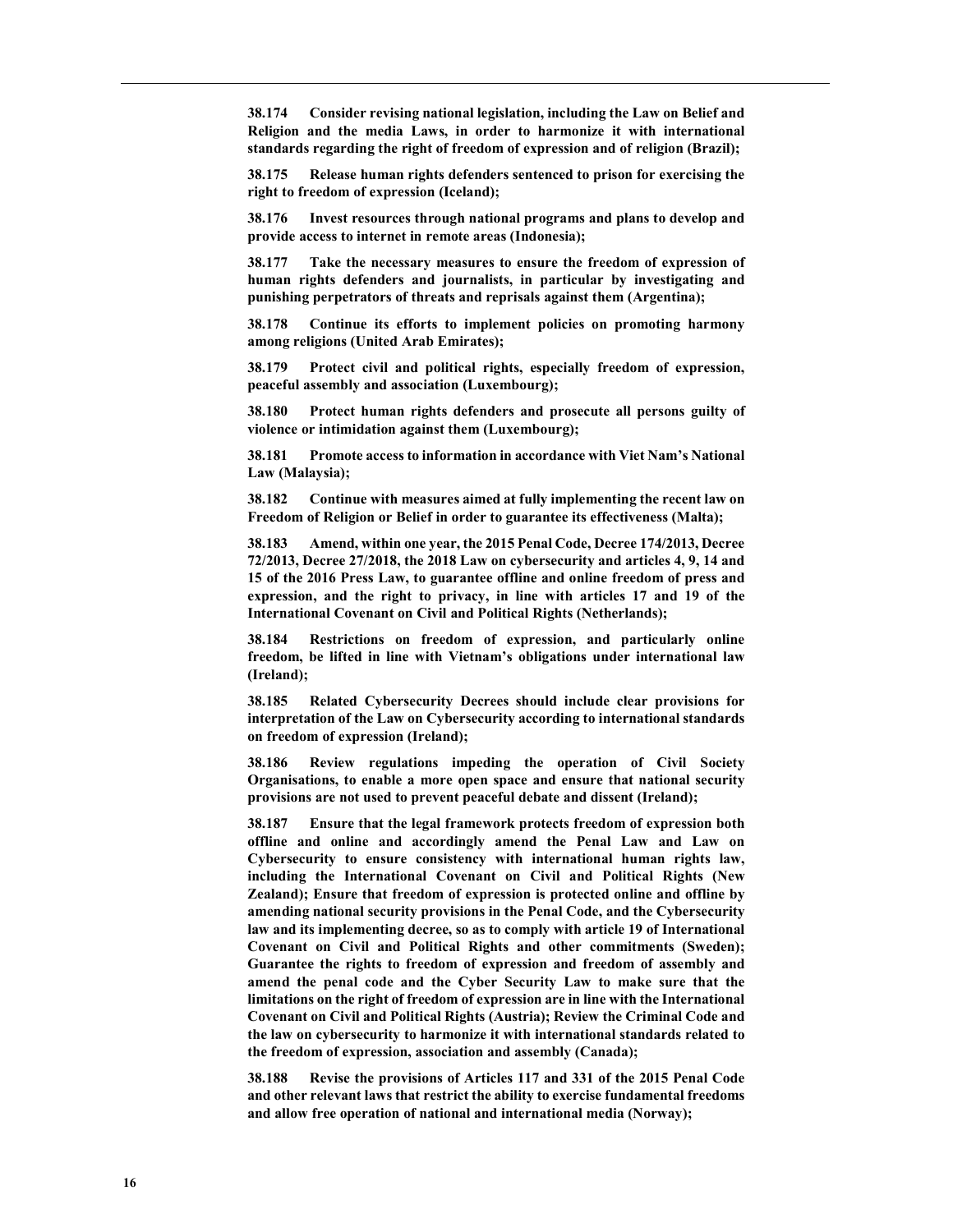38.189 Strengthen efforts to ensure the freedom of expression, including in the digital environment (Peru);

38.190 Consider the elimination of the system of censorship in the cultural sphere (Peru);

38.191 Release all human rights defenders as well as political and religious activists detained for the peaceful expression of their political opinions or religious belief (Poland);

Continue to strengthen effort to protect the fundamental freedoms and rights guaranteed under International Covenant on Civil and Political Rights (Poland);

38.193 Ensure full implementation of its international human rights obligations regarding freedom of religion and belief by reviewing the Law on Belief and Religion to bring it into line with article 18 of the International Covenant on Civil and Political Rights (Poland);

38.194 Abolish prior censorship in all fields of cultural creation and other forms of expression, both online and offline, including by bringing the restriction to freedom of expression under the 2016 Press Law in line with international standards and fostering a pluralistic and independent media environment (Portugal);

38.195 Ensure freedom of expression, including online, and promote actions to ensure freedom and independence of the media (Japan);

38.196 Continue the measures aimed at lifting all restrictions on the right to freedom of opinion and expression and to allow bloggers, journalists and other internet users to promote and protect human rights (Romania);

38.197 Review and amend national legislations in order to enable the effective exercise of the rights of freedom of expression and peaceful assembly in line with the standards enshrined in the International Covenant on Civil and Political Rights (Seychelles);

38.198 Adopt measures in line with international standards to guarantee freedom of association, opinion and expression, including online, and to ensure that journalists, human rights defenders and NGOs can freely operate (Italy);

38.199 Enhance efforts to guarantee freedom of religion or belief, also by further reducing administrative obstacles to peaceful religious activities and by combating violence and discrimination on religious grounds (Italy);

38.200 Adopt legislative changes to guarantee the protection and free exercise of freedom of expression, association and peaceful assembly (Spain);

38.201 Enhance activities aimed at encouraging the participation and contribution of the elderly in the community (Sri Lanka);

38.202 Guarantee Fully freedom of speech, the rights of peaceful assembly and association as well as the safety of journalists, and review cases of persons convicted for having freely expressed their opinion, including human rights defenders (Switzerland);

38.203 Improve protection of the rights to peaceful assembly and expression by reviewing existing legislation, and publishing and implementing clear, transparent guidelines on security personnel conduct in managing peaceful demonstrations (United Kingdom of Great Britain and Northern Ireland);

38.204 Immediately amend or abolish Articles 8, 18 and 26 of the Cybersecurity Law as they are not in conformity with Vietnam's international obligations, or its 2013 Constitution (United States of America);

38.205 Ensure consistent implementation of the Law on Belief and Religion particularly at the local level, including with respect to registration of Protestant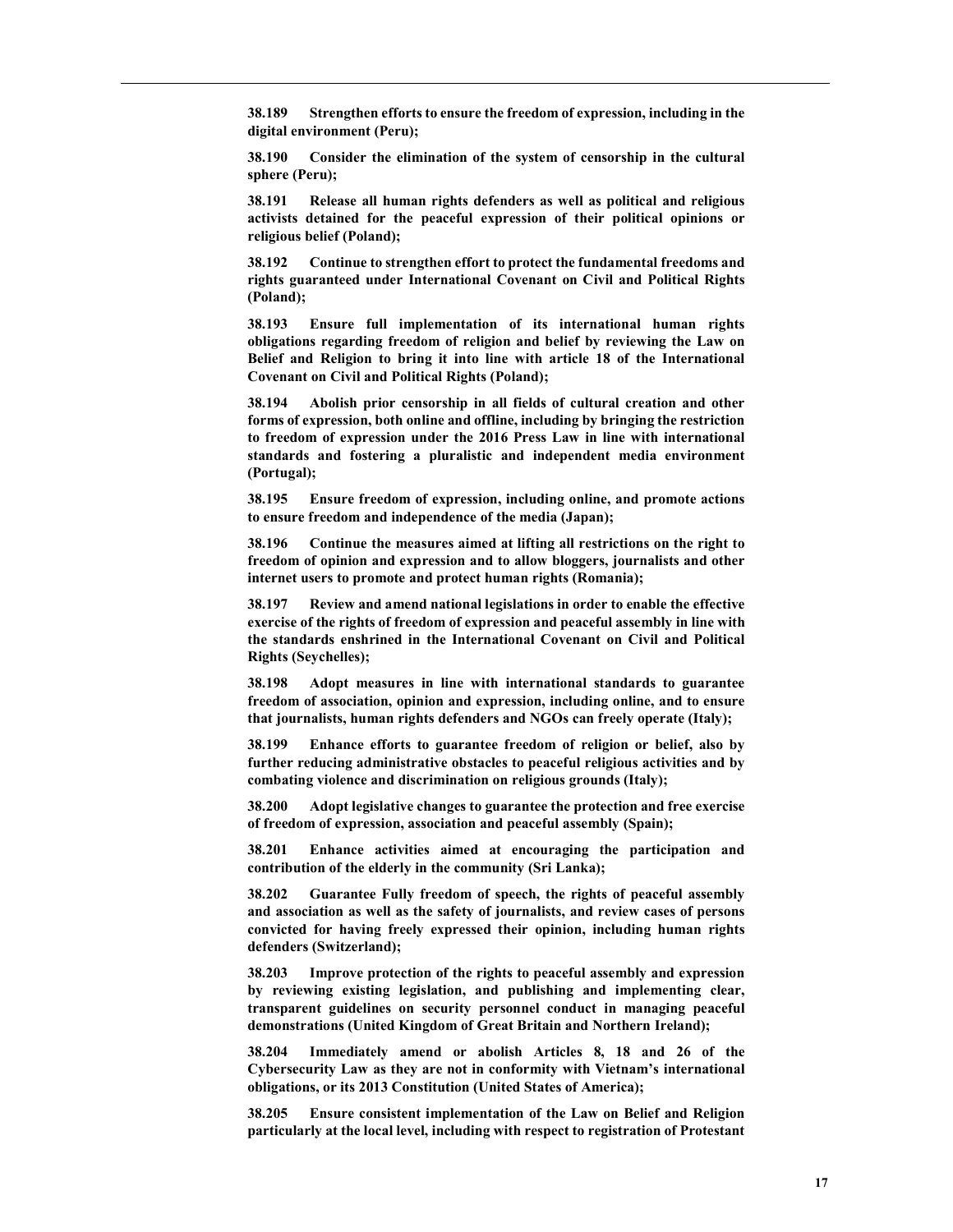groups and other groups in Northwest Highlands provinces, and remove undue restrictions on access to religious materials and clergy for those imprisoned and cease any harassment of independent groups on account of their religion (United States of America);

38.206 Take the necessary measures to eliminate administrative barriers in order to guarantee exercise of freedom of worship (Angola);

38.207 Enact laws to provide for freedom of assembly and peaceful demonstration in line with the International Covenant on Civil and Political Rights (Australia);

38.208 Amend provisions of the Cyber Security Law, including articles 8, 18 and 26, to ensure they are consistent with article 19 of the International Covenant on Civil and Political Rights (Australia);

38.209 Take further steps to ensure an independent and pluralistic media landscape, including by reducing political influence on media outlets (Austria);

38.210 Safeguard freedom of religion and believe for all in Vietnam (Kenya);

38.211 Publicly recognize human rights defenders and provide an environment in which they can carry out their human rights work safely (Belgium);

38.212 Review the law on religion and belief to enable religious groups to practice freely (Canada);Review the 2016 Law on Belief and Religion and bring it in conformity with international human rights standards and freedom of religion or belief standards (Croatia);

38.213 Increase and ensure Vietnamese citizens' access to information, including by increasing radio and television coverage in all parts of the country (Cyprus);

38.214 Nurture a culture of free expression online and offline, release all imprisoned human rights defenders, including bloggers and political dissenters, and put an end to their harassment (Czechia);

38.215 Create an enabling environment for independent civil society and ensure that the prepared Law on Association facilitates the registration, work and funding of NGOs free from undue State interference and restrictions (Czech ia);

38.216 Lay ground for political plurality and democracy and guarantee its citizens the full enjoyment of the rights to vote and to be elected and to take part in the conduct of public affairs (Czechia);

38.217 Revise the Penal Code and the Criminal Procedure Code and criminalise all forms of violence against women, raise public awareness on gender equality and combating discrimination against women and girls, enhance efforts and measures to prevent and combat human trafficking, especially that of women and children (Hungary);

38.218 Continue its efforts at combating human trafficking (India);

38.219 Continue to strengthen measures to combat trafficking in persons, particularly women and children (Maldives);

38.220 Intensify efforts to combat trafficking in persons (Iraq);

38.221 Continue taking strong measures to combat human trafficking, with special focus on protecting and promoting rights of vulnerable women and children (Nepal);

38.222 Continue with its strategy in preventing and combatting human trafficking (Nigeria);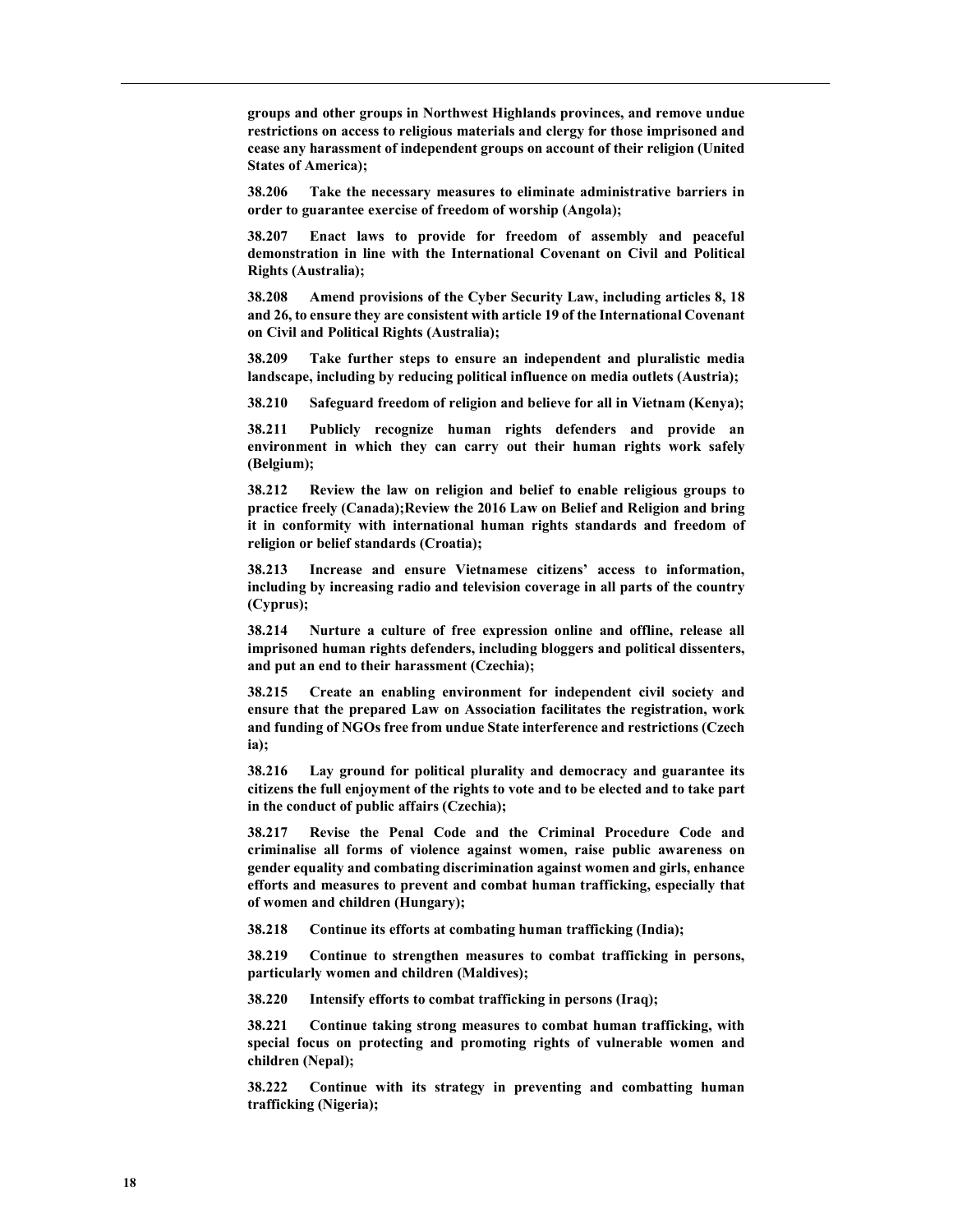38.223 Continue its implementation of measures to protect and assist victims of trafficking in recovery and rehabilitation, and to share experiences in this regard (Philippines);

38.224 Continue to carry on policies on the protection and promotion of human rights of vulnerable groups, such as women, children and persons with disabilities, also in order to prevent and combat human trafficking, child labor and child, early and forced marriage, as well as other forms of violence and discrimination (Italy);

38.225 Ensure all forms of trafficking in persons are criminalized according to international standards, including a legal amendment to define children as persons under 18 (United Kingdom of Great Britain and Northern Ireland);

38.226 Strengthen efforts and measures aimed at prohibiting and combating trafficking in persons (Yemen);

38.227 Put specific measures in place for facilitating the social reintegration of girls victims of prostitution (Angola);

38.228 Improve efforts to prevent and combat human trafficking, particularly of women and girls at the cross-border areas of the country (Chile);

38.229 Adopt marriage equality legislation, extending full marriage rights to same-sex couples (Iceland);

38.230 Review the Law on Marriage and Family with a view to setting the same minimum age for marriage for women and men (Zambia);

38.231 Review the law on marriage and the family to guarantee the equality to same sex couples (Canada);

38.232 Improve access to vocational training – regardless of gender – through the creation of stable finance mechanisms in particular for vulnerable groups (Germany);

Strengthen its Labour Code to ensure consistency with its international commitments on labour rights, including ILO Conventions to which Viet Nam is a party (Indonesia);

38.234 Strengthen information disseminating and awareness raising activities for labours on law observations and improve occupational safety and health conditions (Myanmar);

38.235 Assess its labour laws and consider introducing the appropriate amendments, based on applicable International Labour Organization and human rights standards, to ensure better working conditions and protection of workers, including against threats of forced labour (Thailand);

38.236 Allow for the establishment of independent trade unions and to recognize their right to organise (Canada);

38.237 Continue its efforts to expand social benefits to all social groups, particularly to farmers (Gabon);

38.238 Prioritize investment in enhancing the effectiveness in the treatment of wastewater, domestic waste and industrial waste thus better protecting environment (United Arab Emirates);

38.239 Pursue its efforts to improve public services such as education and health care, especially for the vulnerable groups as well as people in remote and rural areas (Mauritius);

38.240 Increase the number of social service workers and service providers to support the elderly (Myanmar);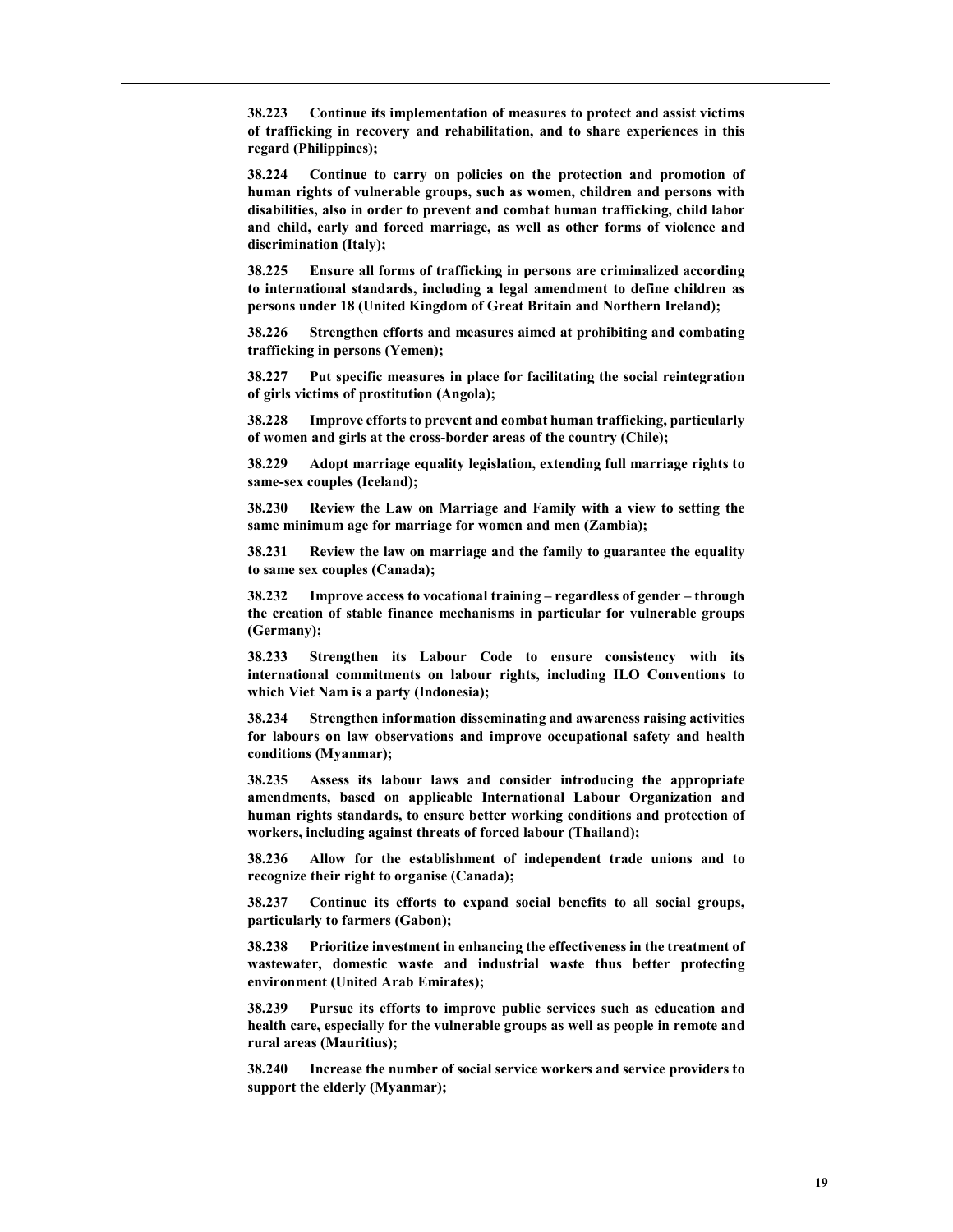38.241 Continue to promote measures to strengthen livelihoods and increase people's incomes, to improve their living conditions and access to essential services (Bolivarian Republic of Venezuela);

38.242 Continue to provide housing support to the poor and low income people in line with the targets under the National Housing Development Strategy (Brunei Darussalam);

38.243 Continue to undertake efforts to improve access to human rights related services, in particular to the rights to health, education, food and clean water (Cuba);

38.244 Continue efforts to improve the quality of health-care in the country (Maldives);

38.245 Continue implementing effective measures to improve overall public health (Nicaragua);

38.246 Continue with the measures to further increase the coverage of health insurance in favour of its people (Bolivarian Republic of Venezuela);

38.247 Continue efforts to expand health coverage to all workers in informal economy and those living in remote areas (Kenya);

38.248 Continue to implement social policies for the welfare of the population, including when it comes to social and healthcare insurances (Cuba);

38.249 Strengthen healthcare services, in particular for older persons (Cyprus);

38.250 Promote and multiply assisting models for the elderly to easily access public services, especially healthcare services (Kyrgyzstan);

38.251 Continue and strengthen measures to ensure equality of access to quality education for all, in particular pre-school and primary school (Djibouti);

38.252 Pursue efforts to guarantee self-sufficiency when it comes to food and improve services in the field of education (Egypt);

38.253 Strengthen actions to reduce illiteracy and drop-out among girls belonging to ethnic minorities and increase their access to secondary and tertiary education (Mexico);

38.254 Continue accelerating access to quality education, especially for people from disadvantaged and vulnerable backgrounds (Nepal);

38.255 Continue efforts to improve the quality of education, especially in rural and mountainous regions (Qatar);

38.256 Continue its efforts in ensuring people's access to education and culture, including in rural areas and remote regions (State of Palestine);

38.257 Continue to invest in healthcare services for women (China);

38.258 Continue to consolidate the headway made in promoting the rights and wellbeing of women (Dominican Republic);

38.259 Step up the efforts for the participation of woman in political and public life and their representation in the decision-making bodies (Ethiopia);

38.260 Prohibit all forms of violence against women and strengthen women's access to justice (Iceland);

38.261 Continue to strengthen measures to prevent abuse and violence against women (Japan);

38.262 Adopt a national plan of action to prevent all forms of violence against women and assign sufficient resources for its implementation (Spain);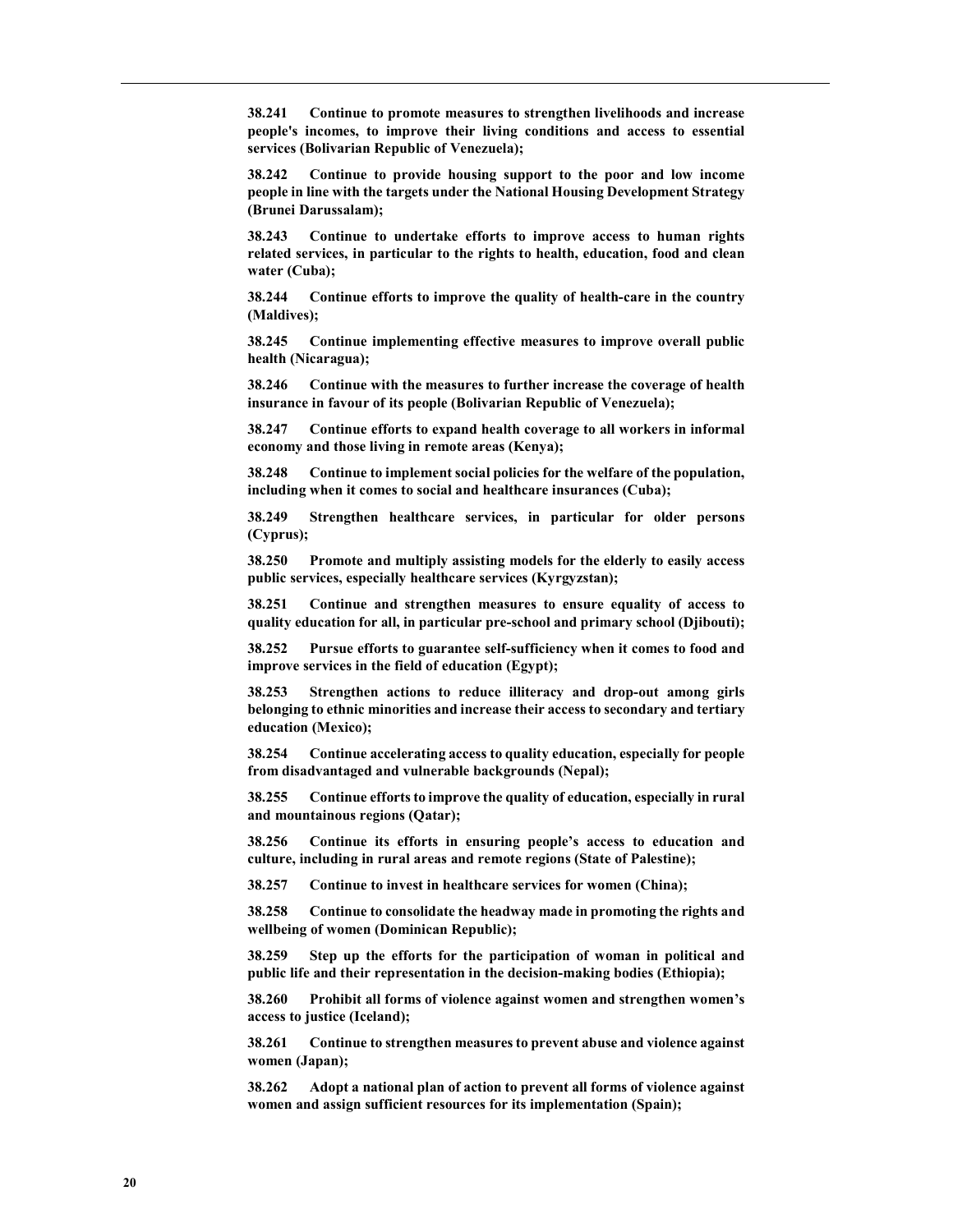38.263 Further invest in women's economic empowerment and promote decent work for women in partnership with relevant international organizations (Thailand);

38.264 Continue efforts to combat domestic violence and violence against women (Tunisia);

38.265 Effectively implement policies for the prevention and elimination of all forms of violence against women and girls (Albania);

38.266 Continue steps towards women empowerment and guaranteeing equal opportunities (Armenia);

38.267 Raise public awareness on gender equality and combatting discrimination against women and girls (Cambodia);

38.268 Implement the policy on promoting gender equality and bridging the gender gap, which focusing on enhancing the role and participation of women in the political, economic and social spheres (Cambodia);

38.269 Continue to consolidate the progress and achievements made in promoting rights and welfare of children and adolescents (Dominican Republic);

38.270 Undertake efforts to eliminate child prostitution and child labour, as well as to ensure that girls in prostitution are treated as victims (Montenegro);

38.271 Take further measures to strengthen the implementation of the rights of the child, consider the establishment of the Independent Child Rights Monitoring Mechanism (Poland);

38.272 Change the definition of the age of the child to under 18 years in line with the Convention on the Rights of the Child (Slovenia);

38.273 Continue effective implementation of projects and programmes on the prevention of child accidents and injuries (Syrian Arab Republic);

38.274 Continue efforts to take effective measures to prevent and combat school violence (Tunisia);

38.275 Take further measures to promote and protect the rights of children, especially those in vulnerable situations (Kazakhstan);

38.276 Continue its efforts to protect all children from sexual exploitation and trafficking, including through public awareness raising (Islamic Republic of Iran);

38.277 Protect religious and ethnic minorities, and refrain from imposing restrictions by law on them (Luxembourg);

38.278 Strengthen efforts so that elderly women and women belonging to minorities, particularly, dejar and jemer krom, have access to vocational training and financial resources (Peru);

38.279 Continue to implement measures to protect the rights of ethnic minorities to use their spoken and written language (Sri Lanka);

38.280 Continue to invest resources in building schools dedicated to ethnic minorities (Jordan);

38.281 Undertake greater efforts to develop infrastructure in remote areas, and areas where ethnic minorities live (Belarus);

38.282 Continue implementing envisaged measures aimed at creating favourable conditions for ethnic minorities (Islamic Republic of Iran);

38.283 Educate and train and build capacity for officers working in areas related to the protection of the rights of person with disabilities (Democratic People's Republic of Korea);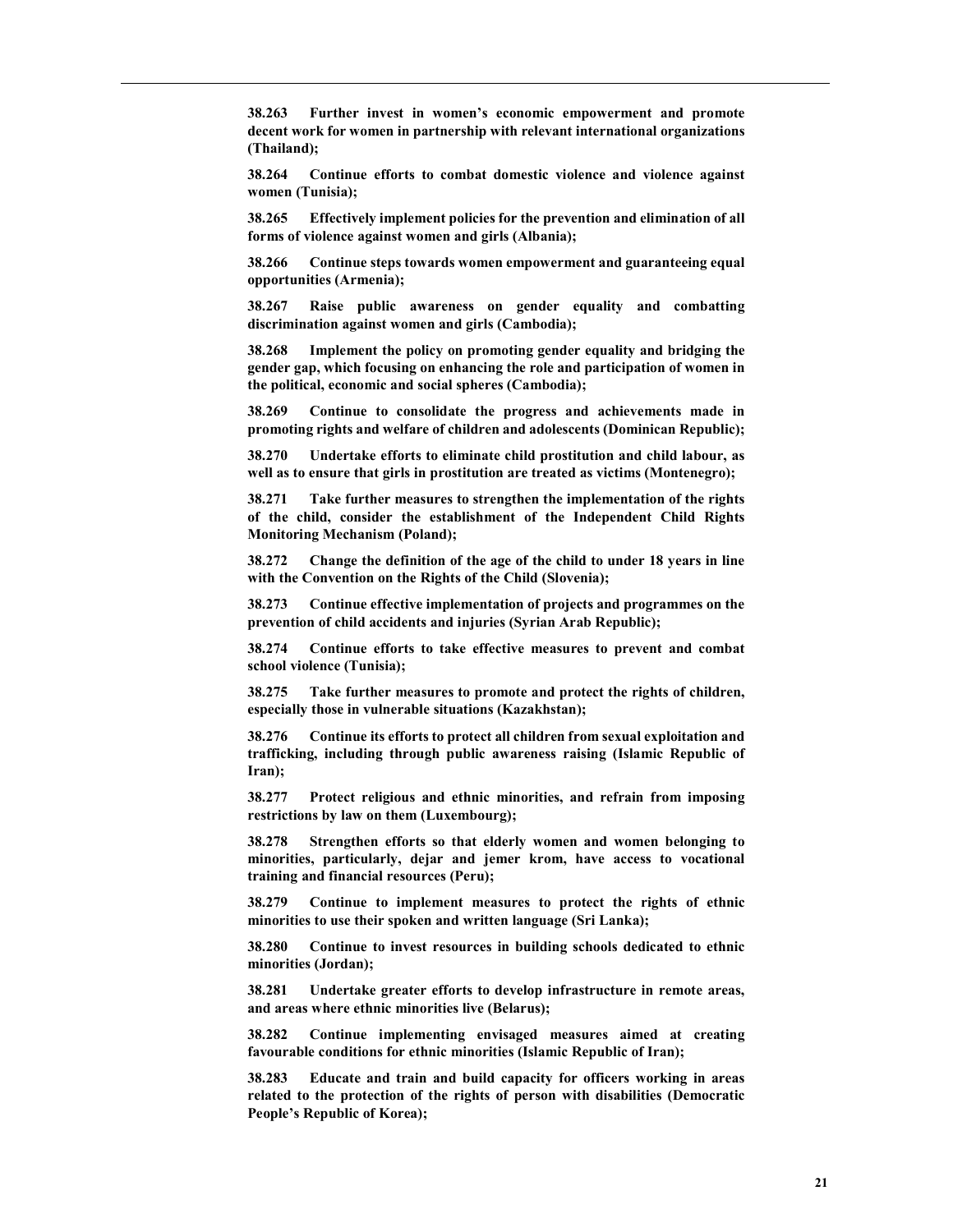38.284 Develop, in line with the Convention on the Rights of Persons with Disabilities, community-based and people-centred mental health services that do not lead to institutionalization and over medicalization and that respect the free and informed consent of persons with mental health conditions and psychosocial disabilities while combatting stigma and violence against them (Portugal);

38.285 Pursue effort undertaken to review legislation, particularly, with respect to the access of transport for persons with disabilities (Saudi Arabia);

38.286 Continue to improve the quality and accessibility of services for persons with disabilities, in particular for children with disabilities, to allow them to better integrate with society (Singapore);

38.287 Strengthen policies to promote communications, education and capacity building of the law enforcement officers in order to observe better rights of persons with disabilities (Islamic Republic of Iran);

38.288 Pursue efforts to adopt national legislation to ensure further respect of the rights of migrants, to prepare the ground for the International Convention on the Protection of the Rights of all Migrant Workers and Members of Their Families (Egypt);

38.289 Continue its efforts on prevention and reduction of statelessness through among others reacquisition of Vietnamese nationality and prevent children statelessness (Kenya);

38.290 Cease applying the death penalty for non-violent crimes, including drug offences (Australia);

38.291 Introduce a national moratorium on the death penalty, aiming at complete abolition. Until then, reduce the number of crimes subject to the death penalty, ensuring that it does not apply to offences other than the "most serious" crimes, in accordance with International Covenant on Civil and Political Rights (Sweden).

39. All conclusions and/or recommendations contained in the present report reflect the position of the submitting State(s) and/or the State under review. They should not be construed as endorsed by the Working Group as a whole.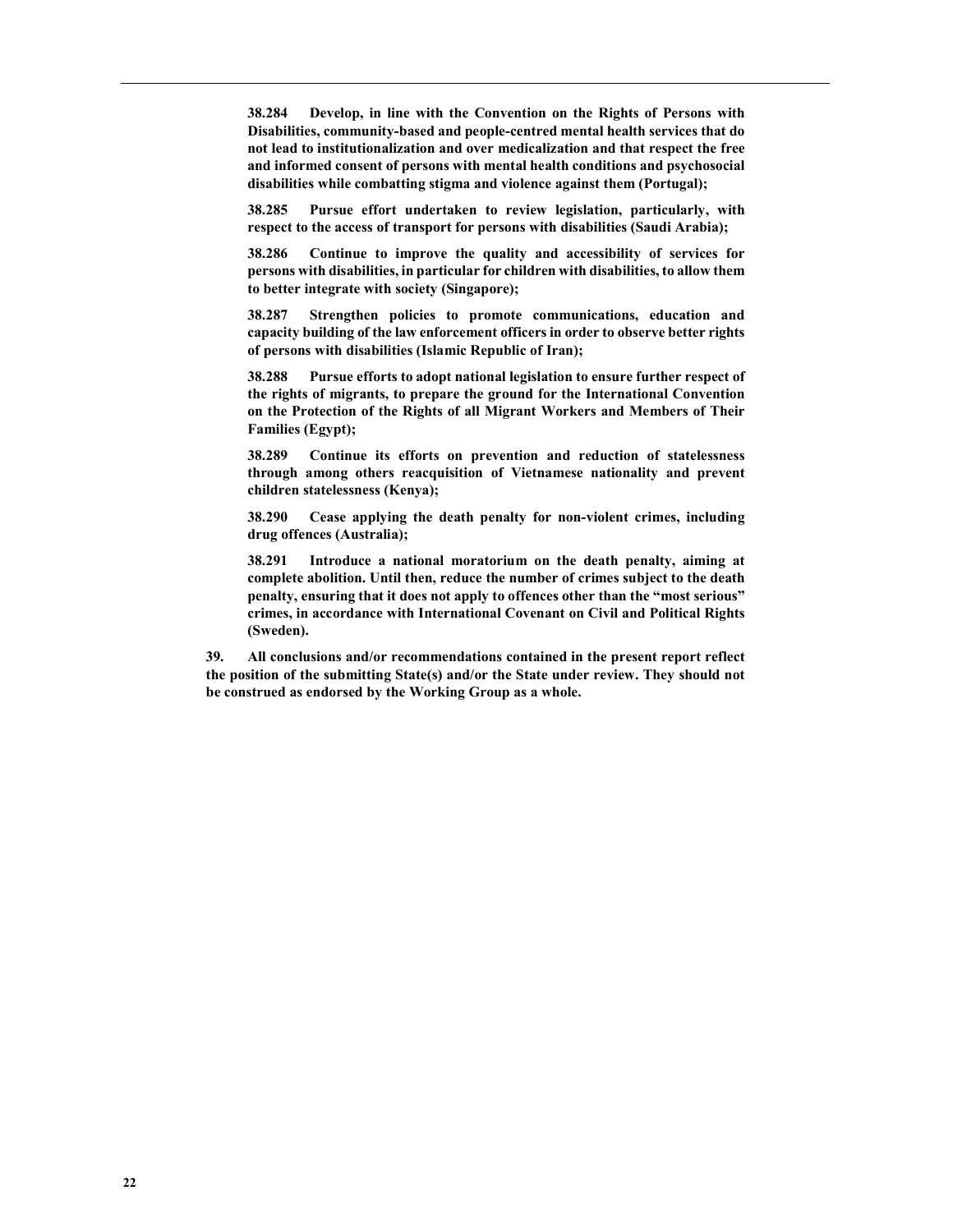### Annex

#### Composition of the delegation

The Delegation of Viet Nam was headed by H.E. Mr. LE Hoai Trung, Deputy Minister of Foreign Affairs, and composed of the following members:

- H.E. Ambassador DUONG Chi Dung, Permanent Representative, Permanent Mission of Viet Nam in Geneva;
- Mr. Chu Xuan Minh, Justice, Supreme People's Court;
- Mr. Nguyen Manh Cuong, Director General, Department of International Cooperation, Ministry of Labor, Invalids and Social Affairs;
- Ms. Thieu Thi Huong, Director General, Department of Protestant Affairs, Government Committee for Religious Affairs;
- Mr. Pham Binh Đam, Director, National Translation Centre;
- Mr. Do Hung Viet, Acting Director General, Department of International Organizations, Ministry of Foreign Affairs;
- Mr. Nguyen Thanh Son, Deputy Director General, Department of Foreign Affairs, Ministry of Public Security;
- Ms. Nguyen Linh Kha, Deputy Director General, Department of International Law, Ministry of Justice;
- Ms. Trinh Thi Thuy Hang, Deputy Director General, Department of Internal Affairs, Government Office;
- Ms. Hoang Thi Thanh Nga, Deputy Director General, Department of International Organizations, Ministry of Foreign Affairs;
- Ms. Le Duc Hanh, Deputy Permanent Representative, Permanent Mission of Viet Nam in Geneva;
- Ms. Tran Nu Ngoc Anh, Deputy Director General, Department of International Cooperation, Committee for Ethnic Minority Affairs;
- Mr. Mai Anh Hong, Deputy Director General, Authority of Foreign Information Service, Ministry of Information and Communications;
- Mr. Tran Chi Thanh, Assistant Director General, Department of International Organizations, Ministry of Foreign Affairs;
- Mr. Nguyen Hoanh Dat, Head of Division, Department of International Cooperation and Mutual Legal Assistance in Criminal Matters, Supreme People's Procuracy of Viet Nam;
- Ms. Nong Thi Hong Hanh, Official, Foreign Economic Relations Department, Ministry of Planning and Investment;
- Mr. Nguyen Vu Minh, Official, Department of International Organizations, Ministry of Foreign Affairs;
- Ms. Nguyen Thi Tuong Van, Second Secretary, Permanent Mission of Viet Nam in Geneva;
- Mr. Nguyen Khanh Toan, Third Secretary, Permanent Mission of Viet Nam in Geneva;
- Mr. Le Quang Binh, Official, Department of International Organizations, Ministry of Foreign Affairs;
- Mr. Le Thanh Hoai, Official, Department of International Organizations, Ministry of Foreign Affairs;